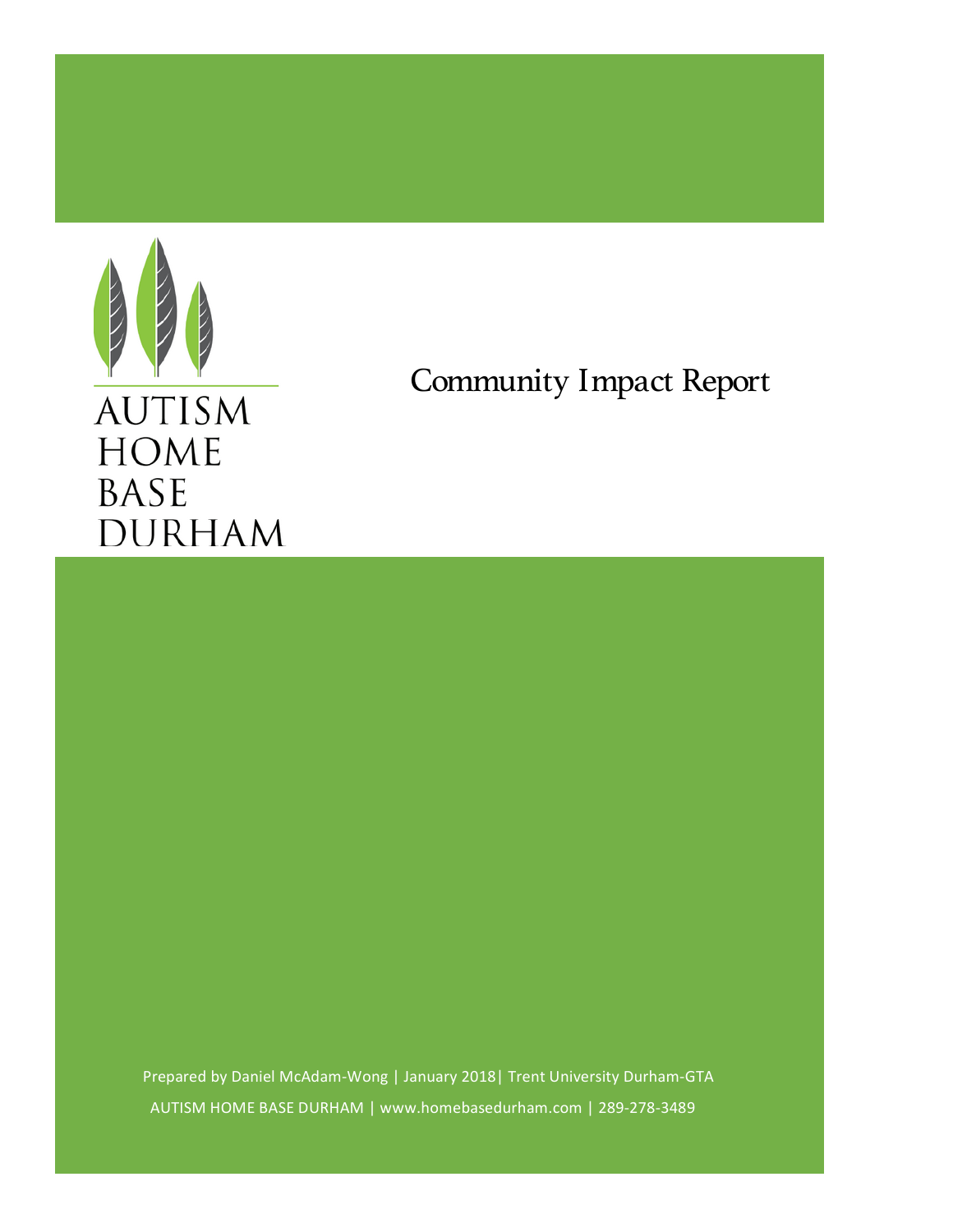# Table of Contents

| How supporting an adult with autism has impacted the caregiver's life 4             |  |
|-------------------------------------------------------------------------------------|--|
| How AHBD impacted the caregiver's life in supporting the adult with autism 4        |  |
|                                                                                     |  |
| Caregiver's concerns for their future, and the future of their adult with autism  5 |  |
| How AHBD addressed concerns for the caregiver and adult with autism's future 5      |  |
|                                                                                     |  |
|                                                                                     |  |
|                                                                                     |  |
|                                                                                     |  |
|                                                                                     |  |
| The Impact of AHBD on the Adults with Autism Across Membership Duration 8           |  |
|                                                                                     |  |
|                                                                                     |  |
|                                                                                     |  |
|                                                                                     |  |
|                                                                                     |  |
|                                                                                     |  |
|                                                                                     |  |
|                                                                                     |  |
|                                                                                     |  |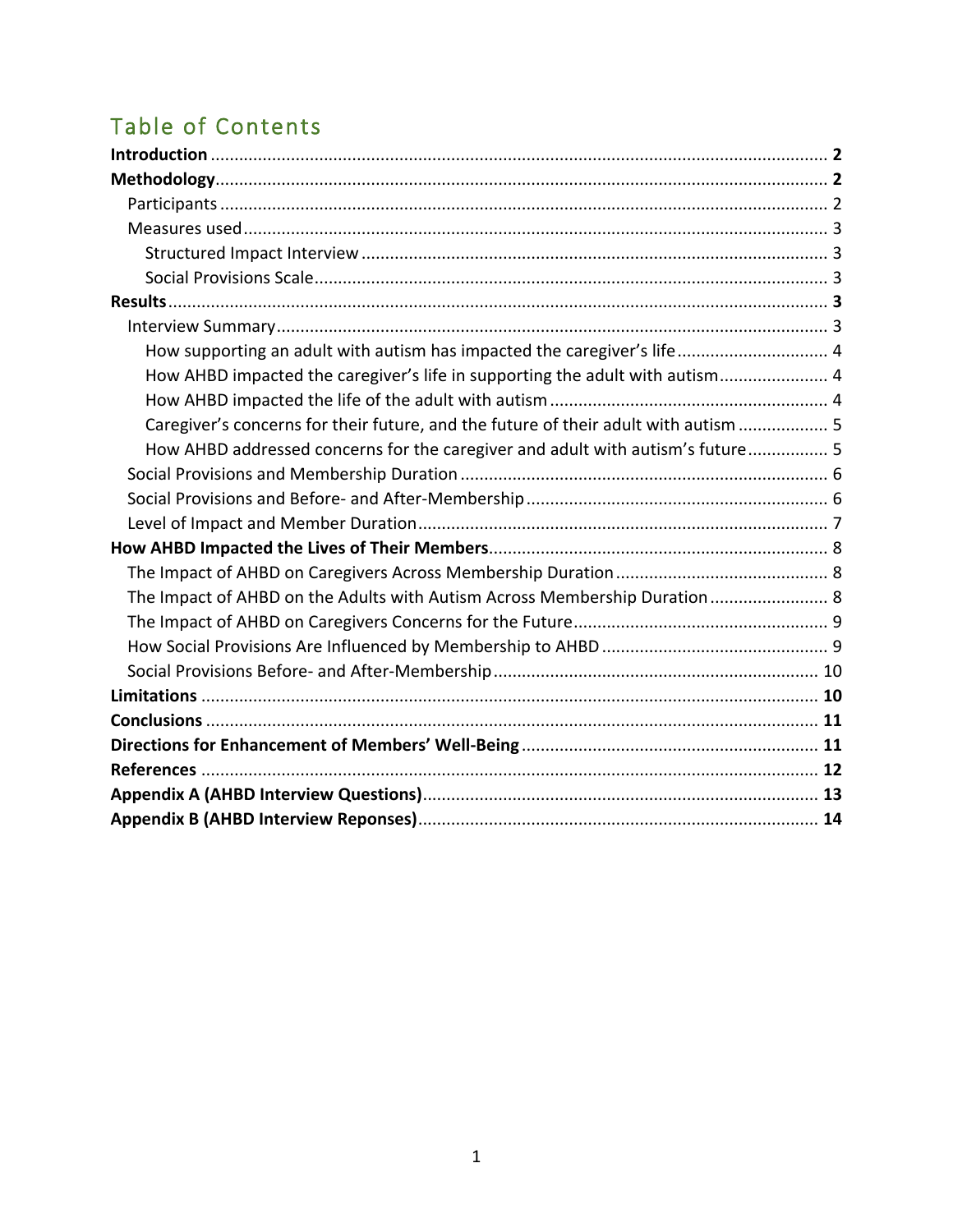# **Autism Home Base Durham: Community Impact Report**

Autism Home Base Durham (AHBD) was established in 2012 as a social club for adults with autism and their caregivers. AHBD provides social and recreational opportunities for adults with autism and their caregivers in order to promote social interactions and relationships. The four objectives of the present study are to assess:

1) The impact AHBD has had on the lives of caregivers with respect to supporting an adult with autism,

2) The impact AHBD has had on the adults with autism,

3) The ability of AHBD to address future concerns of caregivers, and

4) Changes in level of \*social provisions as a result of being a member of AHBD.

\*Social provisions assess the degree to which a respondent's social relationships provide various dimensions of social support (see methodology for more details).

# **Methodology**

# **Participants**

Participants were randomly selected from the membership database of AHBD in the Durham region of Ontario, Canada. A total of 12 members were included and were placed in two main groups:

- 1) An interview group, which consisted of eight members and who received a structured interview via phone-call, and completed a social provisions scale after joining AHBD.
- 2) A before- and after- membership group, which consisted of four members and who completed a social provision scale before and after joining AHBD (age range:  $29 - 55+$ ).

The *interview group* was further divided in half and placed in:

a) A long-term member subgroup (member for 12 or more months; age range:  $52 - 61$  years).

b) A short-term member subgroup (member for less than 12 months; age range:  $43 - 56$ years).

Inclusion of the long-term and short-term member subgroups allowed us to evaluate if membership duration contributed to the level of impact in four areas:

i) Assessment of impact (i.e., on quality of life, finances, social relations) on the lives of caregivers with respect to supporting an adult with autism,

ii) Impact AHBD had on the adults with autism,

iii) Ability of AHBD to address future concerns of caregivers, and

iv) Changes in levels of social provisions as a result of being a member of AHBD.

The *before- and after-membership group* allowed the assessment of changes in social provisions as a result of membership with AHBD.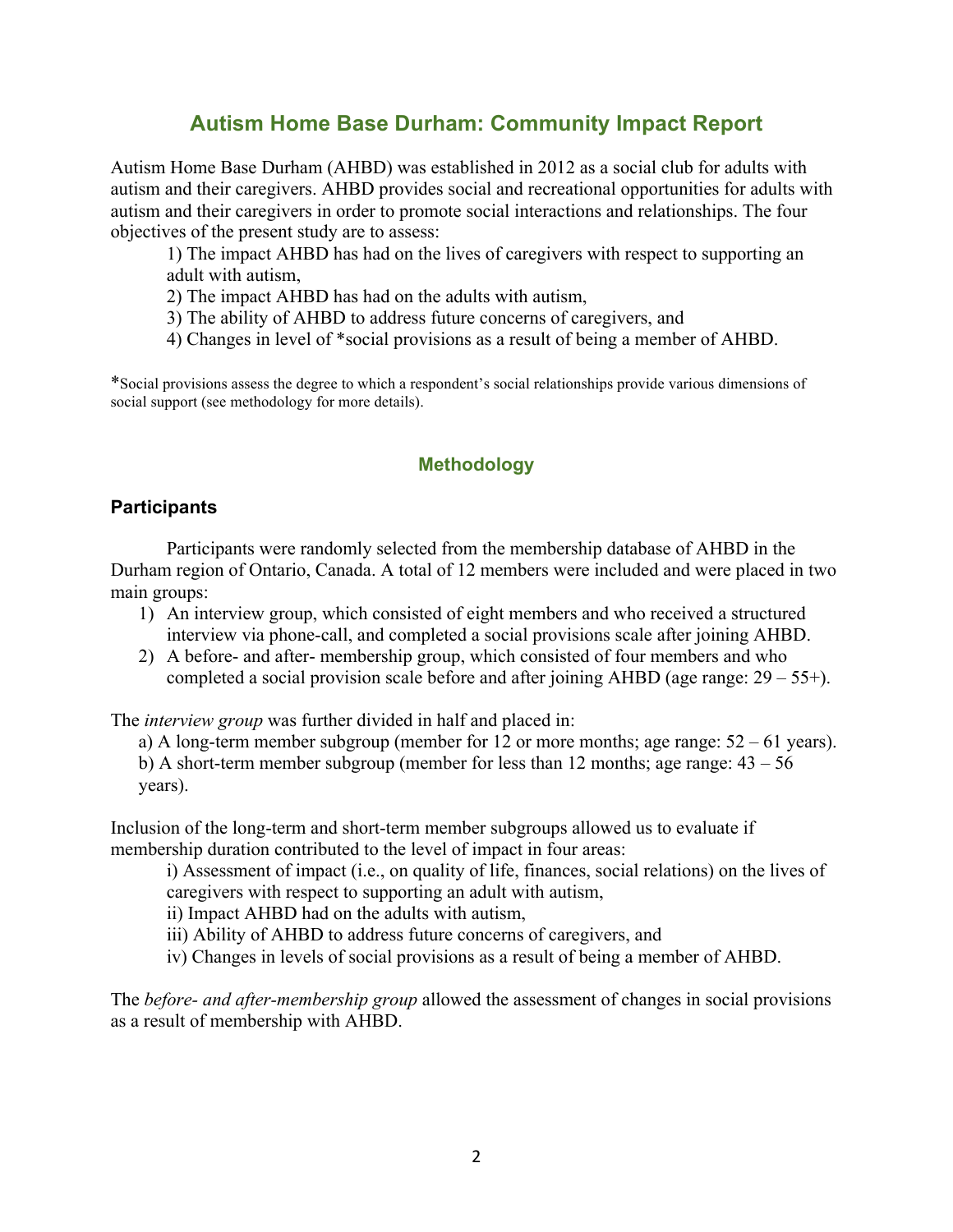# **Measures Used**

**Structured impact interview.** A structured impact interview was administered via telephone to participants. This interview contained 20 items, which assessed the following areas:

- How supporting an adult with autism impacted a caregiver's life (i.e., economic security, quality of life, family)
- How AHBD impacted the caregiver's life in supporting the adult with autism (e.g., quality of life, economic security)
- How AHBD impacted the life of the adult with autism (e.g., social skills, social connectedness)
- How AHBD can address the concerns of its members in supporting an adult with autism
- If members found value in belonging to AHBD
- The benefits or drawbacks of being a member of AHBD.

In addition, the interview included a scale, which assessed the degree of impact felt by the caregiver and adult with autism. This scale ranged between 1 and 10, with 1 indicating very little impact and 10 indicating quite a lot of impact (see Appendix A for full interview).

**Social provisions scale.** The social provisions scale examines the degree to which a respondent's social relationships provide various dimensions of social support. The scale consists of 24 items, separated into six different social provisions:

- *Attachment* The degree of emotional closeness one experiences with others (e.g., having close friendships or family relationships), which provides a sense of social and emotional security.
- *Social integration* Sense of belongingness to a group that shares similar interests and concerns.
- *Reassurance of worth* Recognition of one's competence, skills, and value by others.
- *Reliable alliance* Assurance that others can be counted upon for aid.
- *Guidance* Degree to which one is able to gather advice or information from others.
- *Nurturance* Sense that others rely upon them for their well-being.

Respondents indicate on a 4-point Likert scale the degree to which each item describes their current social network. Scores for each social provision can range between 0 and 16 with high scores indicating a greater degree of perceived support (Cutrona & Russell, 1987).

# **Results**

# **Interview Summary**

The following section is a summary of key information gathered from the structured impact interview; this summary is listed by question number. All the questions and responses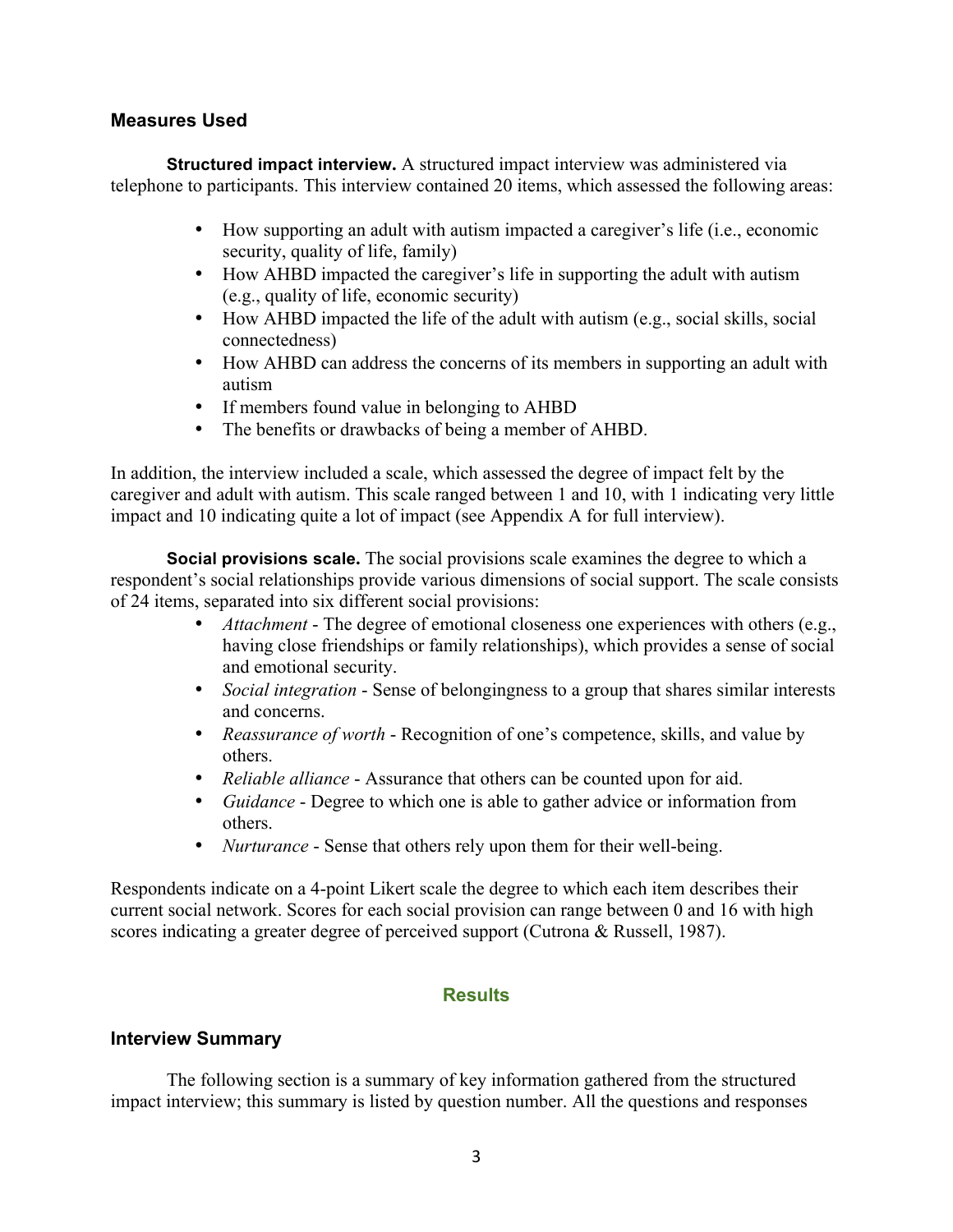from the interview can be found in Appendix B.

# **1. How supporting an adult with autism has impacted the caregiver's life.**

Within the long-term member subgroup, one member in this subgroup claimed the impact of supporting their adult son or daughter with autism to be "fulfilling and enriching". The remaining responses included the following themes:

- A negative impact on finances
- Constant worrying
- A continuous lifelong battle

In the short-term member subgroup, one member declined to answer. The remaining responses included the following themes:

- Impacting every aspect of their life
- Stressful
- Isolating

Overall, there were not many differences in responses between long- and short-term member subgroups. The majority of members across both subgroups indicated the impact of supporting an adult with autism to be negative.

# **2. How AHBD impacted the caregiver's life in supporting the adult with autism.**

Similar to the previous question, the responses indicated similar themes in both subgroups, that is, AHBD had a positive impact with respect to supporting an adult with autism:

- A non-judgmental and supportive environment
- A place which provides activities and opportunities to engage in with a community
- Reduced isolation
- Fostering supportive relationships

# **3. How AHBD impacted the life of the adult with autism.**

It should be noted that caregivers provided responses on behalf of the adults with autism because the adults with autism were nonverbal. Caregiver responses to this question were positive in nature, with no difference in themes across short- and long-term members.

There was one member in the long-term group; however, that indicated that it was difficult for them to judge impact on their adult with autism's behalf and one member in the short-term group stated that the current impact of AHBD was minimal until they got more involved with the organization.

Responses from both groups included the following themes:

- Enhanced quality of life
- Enhanced mental health (e.g., less anxiety) and physical health (e.g., weight loss)
- Reduced isolation
- Fostering supportive relationships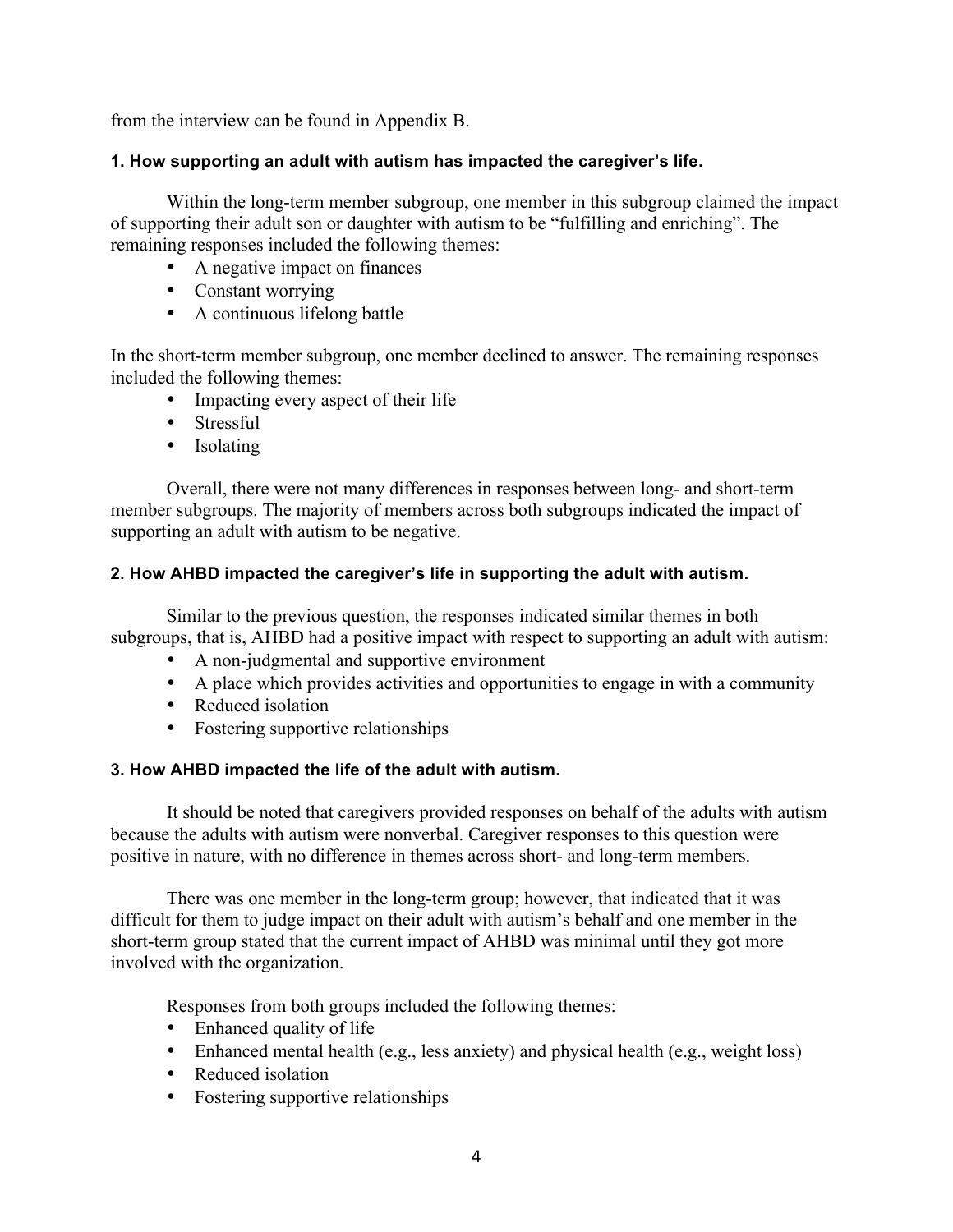# **4. Caregivers' concerns for their future, and the future of their adult with autism.**

Responses to this question indicated a divide in the degree of concerns the caregivers had, both within and across groups. In regards to the long-term member group, two members claimed that they had minimal to no concerns for their future; however, all members in this group provides responses that included the following themes:

- Providing work and financial support
- Providing housing
- Being able to fight for their child's rights and best interests

All four members in the short-term member group indicated strong concerns for their future and the future of their adult with autism. Their responses included the following themes:

- Providing valuable and interesting opportunities everyday for the adult with autism
- Providing financial and social support
- Ensuring their son or daughter was happy
- Providing a positive community
- Supporting the adult with autism upon the caregiver's death

Thus, concerns for the caregiver and adult with autism's future appeared to be greater for the short-term member group.

# **5. How AHBD addressed concerns for the caregiver and adult with autism's future.**

Once again, there was a clear divide in responses between short- and long-term members. In regards to the long-term subgroup, no comments were made regarding AHBD and concerns of providing work and financial support. Moreover, one member did not provide a response as they claimed to have no concerns for their future or the future of their adult with autism. The responses from the remaining three members indicated the following themes:

- AHBD has investigated the housing concerns shared by members
- AHBD is doing well in addressing concerns for supporting their child's rights and best interests upon a caregiver's death

As for the short-term member group, concerns regarding financial and social support, and ensuring the adult with autism is happy were not commented on. Of the four members in this group:

- Two indicated that AHBD could not address their concerns of supporting the adult with autism upon their death.
- The remaining two indicated that AHBD was a good start in providing valuable and interesting opportunities for their adult with autism, and that AHBD had addressed a concern of providing a positive community.

Thus, the long-term member group had greater faith in AHBD's ability to address their concerns compared to the short-term member group.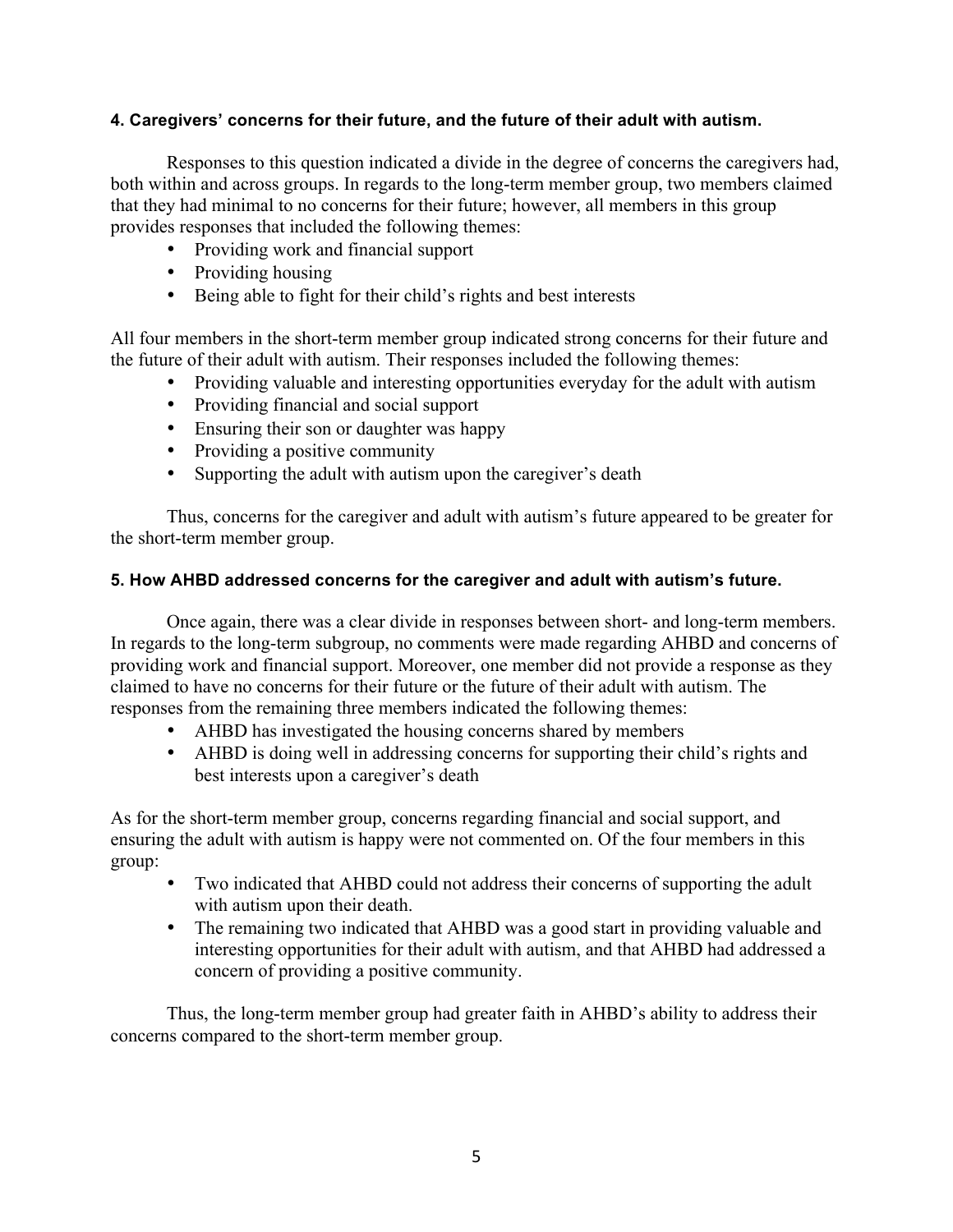# **Social Provisions and Membership Duration**

Short-term and long-term members were compared on mean social provision levels (see Table 1). The findings indicated:

• *No differences* across the social provisions of guidance, reassurance of worth, social integration, and attachment.

| <b>Social Provisions</b> | <b>Short-Term Member</b><br>$(< 12$ months) | Long-Term Member<br>$(> 12$ months) |
|--------------------------|---------------------------------------------|-------------------------------------|
| Guidance                 | 12.50                                       | 13.00                               |
| Reassurance of Worth     | 12 25                                       | 12.00                               |
| Social Integration       | 12.50                                       | 12.50                               |
| Attachment               | 12.25                                       | 13.00                               |
| <b>Nurturance</b>        | 14.25                                       | 12.75                               |
| <b>Reliable Alliance</b> | 10.75                                       | 13.25                               |

**Table 1.** Mean social provision scores for short-term vs. long-term members.

*Note.* Scores range from  $0 - 16$ . The higher the score, the greater the perceived support.

However,

- Nurturance was *higher* in short-term members  $(M = 14.25)$  in comparison to longterm members  $(M = 12.75)$ .
- Reliable alliance was *lower* in short-term members  $(M = 10.75)$  compared to longterm members  $(M = 13.25)$

These findings indicate that compared to short-term members, the long-term members felt greater assurance that they could count on others for aid (i.e., reliable alliance), but felt less responsible for the well-being of others (i.e., nurturance), compared to short-term members.

# **Social Provisions and Before-Membership and After-Membership**

Mean scores on the social provisions scale were compared before- and after-membership in AHBD (see Table 2). Scores on items 1, 14, 15, and 22 were missing from the beforemembership data and therefore, could not be used in the comparison analysis. These items are part of the reliable alliance, social integration, and nurturance scores. Implications of the removal of these items for these scores are discussed in the limitations section.

The comparison analysis showed:

• *An increase* in the levels of all six social provisions scores in the after-membership time point, in comparison to the before-membership time point.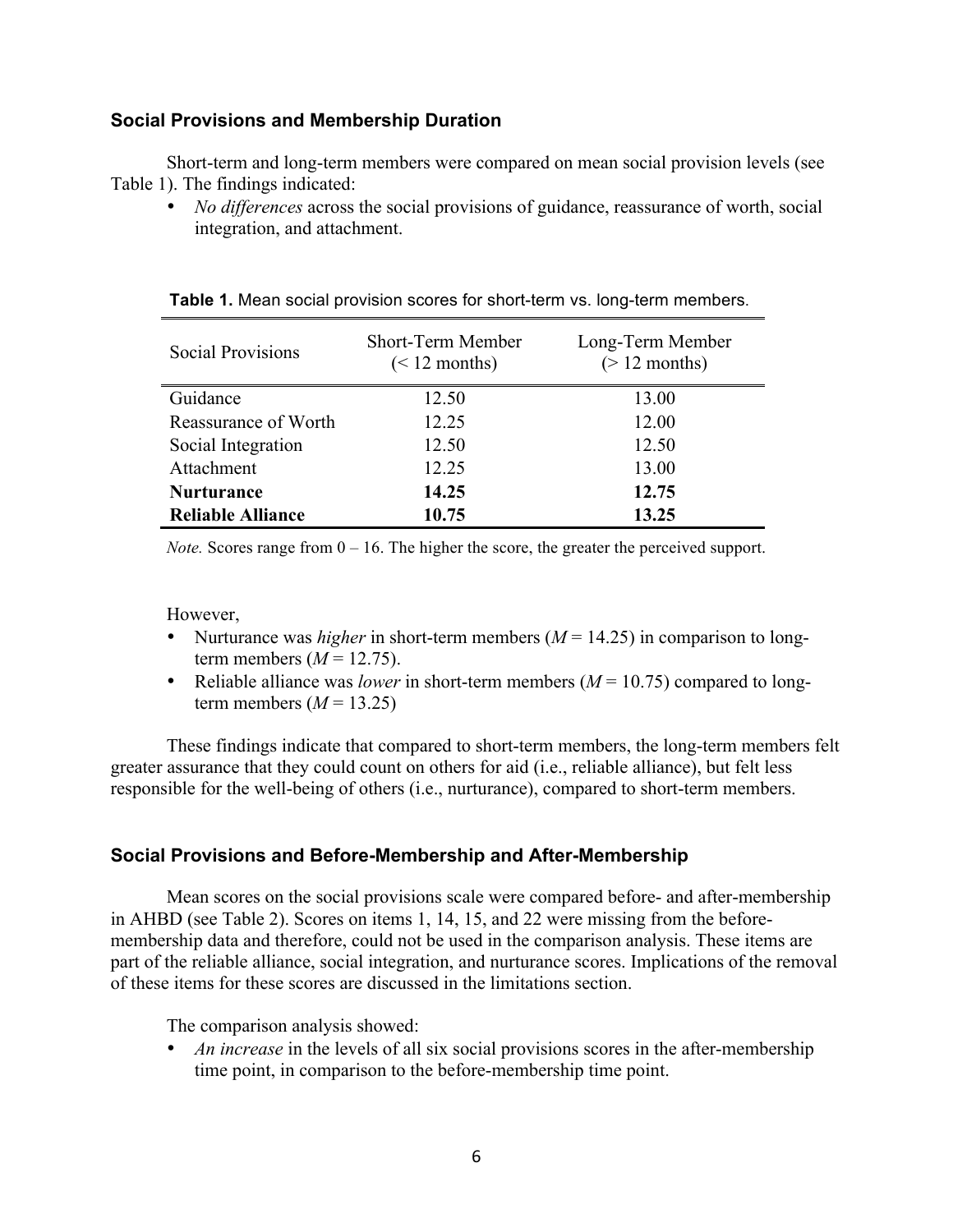These results suggest that the members' levels of guidance, reassurance of worth, social integration, attachment, nurturance, and reliable alliance, *all improved* as a result of being a member of AHBD.

|                      | Before-Membership | After-Membership |
|----------------------|-------------------|------------------|
| Guidance             | 11.75             | 14.00            |
| Reassurance of Worth | 9.25              | 14.50            |
| Social Integration   | 4.75              | 6.50             |
| Attachment           | 12.00             | 14.25            |
| Nurturance           | 6.50              | 11.75            |
| Reliable Alliance    | 9.75              | 10.50            |

**Table 2.** Mean social provision scores before- and after-membership

*Note.* Scores range from  $0 - 16$ . The higher the score, the greater the perceived support.

# **Level of Impact and Member Duration**

Mean ratings on life impact for both the caregiver and adult with autism across membership duration were compared (see Table 3). The results showed:

- *Minor differences* in the impact on the caregiver's life between
	- $\circ$  Short-term ( $M = 8.50$ ) and long-term ( $M = 8.00$ ) members
- *Large differences* in the impact on the adult with autism's life between
	- o Short-term  $(M = 5.50)$  and long-term  $(M = 7.75)$  members

This suggests that membership to AHBD has less impact on the reported life impact of the caregiver compared to the reported life impact of the adult with autism, which was large.

| Domain of Impact                   | Short-Term Member<br>$(< 12$ months) | Long-Term Member<br>$(> 12$ months) |
|------------------------------------|--------------------------------------|-------------------------------------|
| Impact on Caregiver's Life         | 8.50                                 | 8.00                                |
| Impact on Adult with Autism's Life | 5.50                                 | 7.75                                |

**Table 3.** Mean ratings of life impact across membership duration.

*Note.* Scores range from  $1 - 10$  ( $1 =$  very little impact;  $10 =$  quite a lot of impact).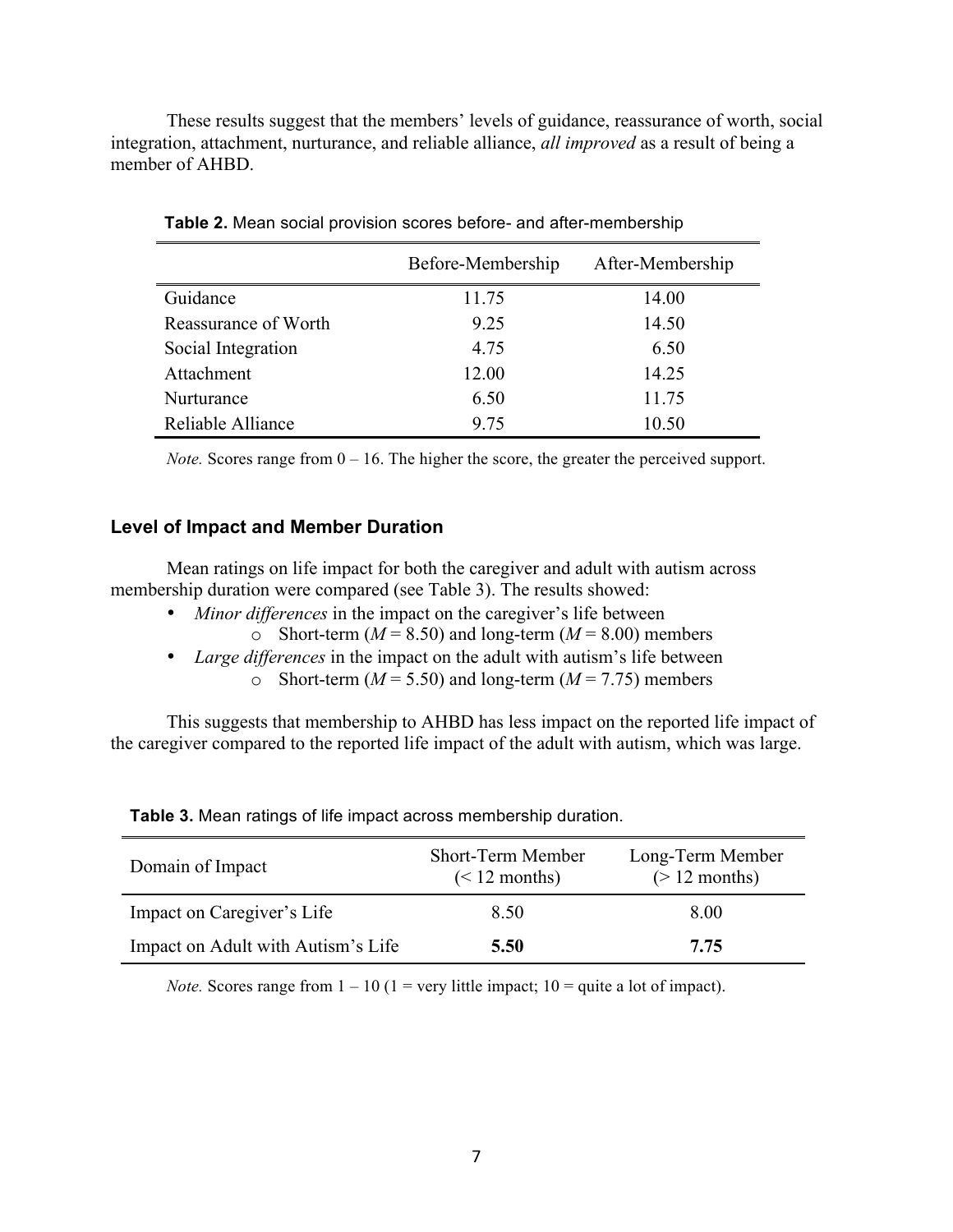# **How AHBD Impacted the Lives of Their Members**

# **The Impact of AHBD on Caregivers Across Membership Duration**

The results of the structured impact interview indicated that the majority of the members of AHBD, regardless of the duration of membership, found supporting an adult with autism to be a negative experience (e.g., negative impact on finances, constant worrying, a lifelong battle). This finding is not surprising and is consistent with the findings of last year's stakeholder survey study. Of greater interest, is our primary finding:

• That all caregivers, regardless of membership duration, reported that AHBD had a *positive impact* (e.g., supportive environment, reduced isolation) with supporting an adult with autism.

Moreover, mean ratings of impact on the caregiver's life (see Table 3) did not differ greatly between short-term ( $M = 8.50$ ) and long-term ( $M = 8.00$ ) members. This latter finding can be interpreted in two ways:

- 1) Regardless of membership duration, caregivers experience a great deal of positive impact in their lives as a result of being part of AHBD
- 2) That being a member for a longer duration does not necessarily increase the degree of impact experienced by caregivers.

Overall, this suggests that caregivers of adults with autism, who join AHBD, immediately experience a high level of positive impact in their lives with respect to supporting an adult with autism (e.g., fostering supportive relationships, reduced isolation, providing activities and opportunities to engage in with a community). This positive impact is also stable and consistent across short- and long-term members

# **The Impact of AHBD on the Adults with Autism Across Membership Duration**

In regards to the impact AHBD has had on the life of the adults with autism, the overall consensus was a positive one (e.g., enhanced quality of life, reduced isolation), regardless of membership duration. However, mean ratings of impact on the adult with autism's life did differ across membership duration (see Table 3):

- *Short-term members* reported a moderate degree of positive impact for their adult with autism  $(M = 5.50)$
- *Long-term members* reported a high degree of positive impact for their adult with autism  $(M = 7.75)$ .

Thus, it seems that being a member of AHBD for a shorter duration (i.e., between 1 and 12 months) provides a moderate degree of positive impact to the adults with autism and being a member for a longer duration (i.e., 12 months or greater) enhances this level of impact.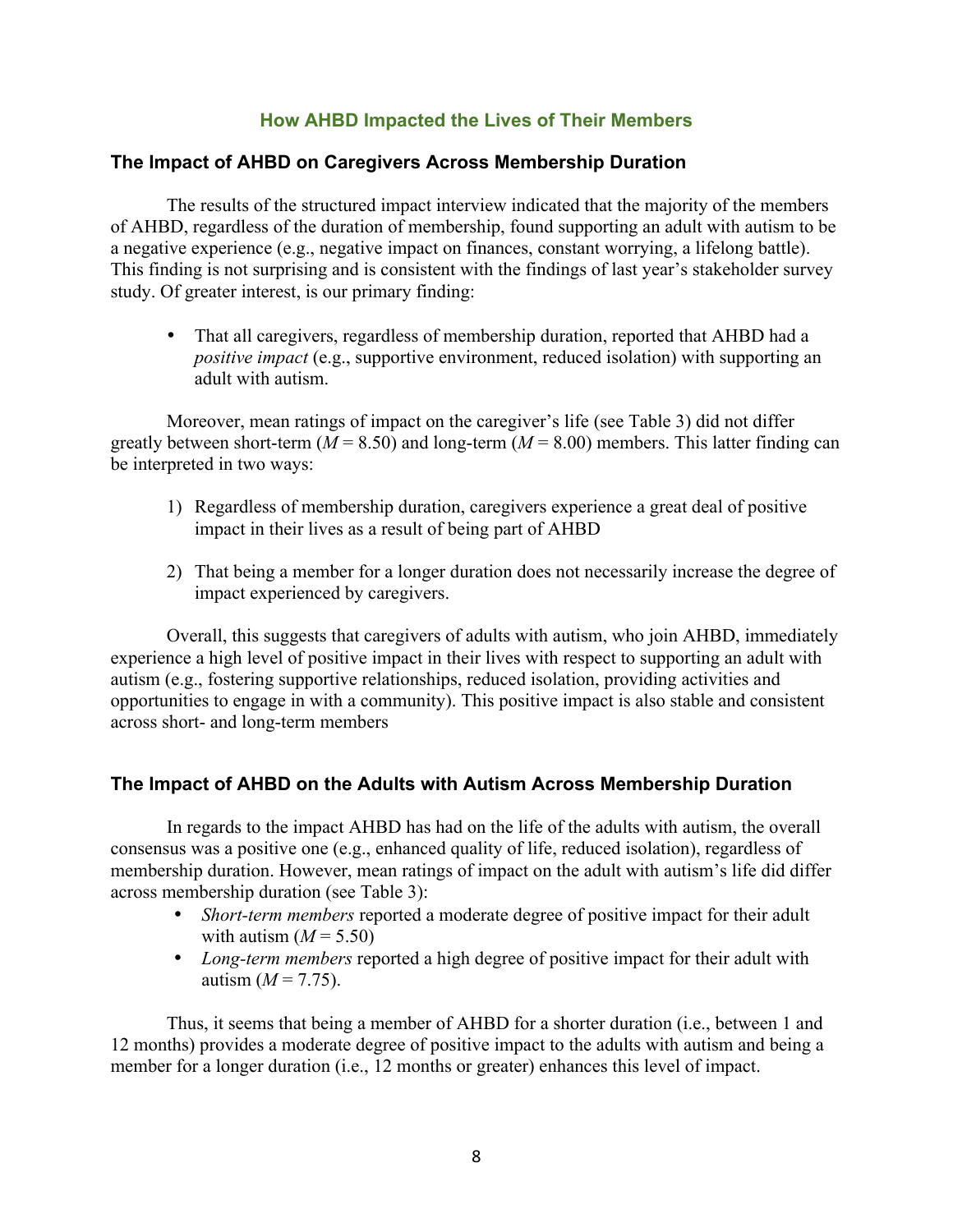# **The Impact of AHBD on Caregivers Concerns for the Future**

As for the caregivers' concerns for their future and the future of their adult with autism, there is a clear divide between group responses:

- *Long-term members* had fewer concerns for the future compared to short-term members
- *Long-term members* had greater faith in the ability of AHBD to address their concerns.

Moreover, there were notable differences across groups in the amount of concerns they held for the future and whether AHBD had addressed, or was in the process of addressing, these concerns:

- *Long-term members* indicated that AHBD had addressed, or was in the process of addressing, many of their concerns. More specifically, they identified three themes of concern for the future and indicated that AHBD had addressed two.
- *Short-term members* indicated that AHBD either could not address their concerns or could address very few of their concerns. More specifically, they identified five themes of concern for the future and indicated that AHBD had addressed two.

Thus, these findings indicate that the longer an individual is a member with AHBD, the fewer concerns they have and the greater the likelihood that the individual feels their concerns for the future can be addressed by AHBD.

# **How Social Provisions Are Influenced by Membership to AHBD**

Levels of social provisions were similar between short- and long-term members (see Table 1). Only two notable differences in social provisions were observed:

- The sense that others rely upon them for their well-being (i.e., nurturance) was lower in long-term members ( $M = 12.75$ ) compared to short-term members ( $M = 14.25$ )
- Feelings of assurance that others can be counted upon for aid (i.e., reliable alliance) were higher in long-term members ( $M = 13.25$ ) compared to short-term members ( $M = 10.75$ ).

The finding that nurturance was lower in long-term members was somewhat unexpected. Nurturance typically refers to the relationship between a caregiver and their offspring (Cutrona  $\&$ Russell, 1987). A goal of AHBD is to provide a supportive community of people to rely on. The reduction in nurturance with greater membership duration may be the result of long-term members feeling that they are able to rely on other members, something that short-term members may not yet experience. As a result, long-term members may feel a shared sense of community when it comes to the relationship between them and their adult with autism.

Thus, the overall levels of social provisions were moderate to high, regardless of membership duration, which indicates that levels of social provision were relatively high in the short-term and long-term member group. Since we have no measure of social provisions prior to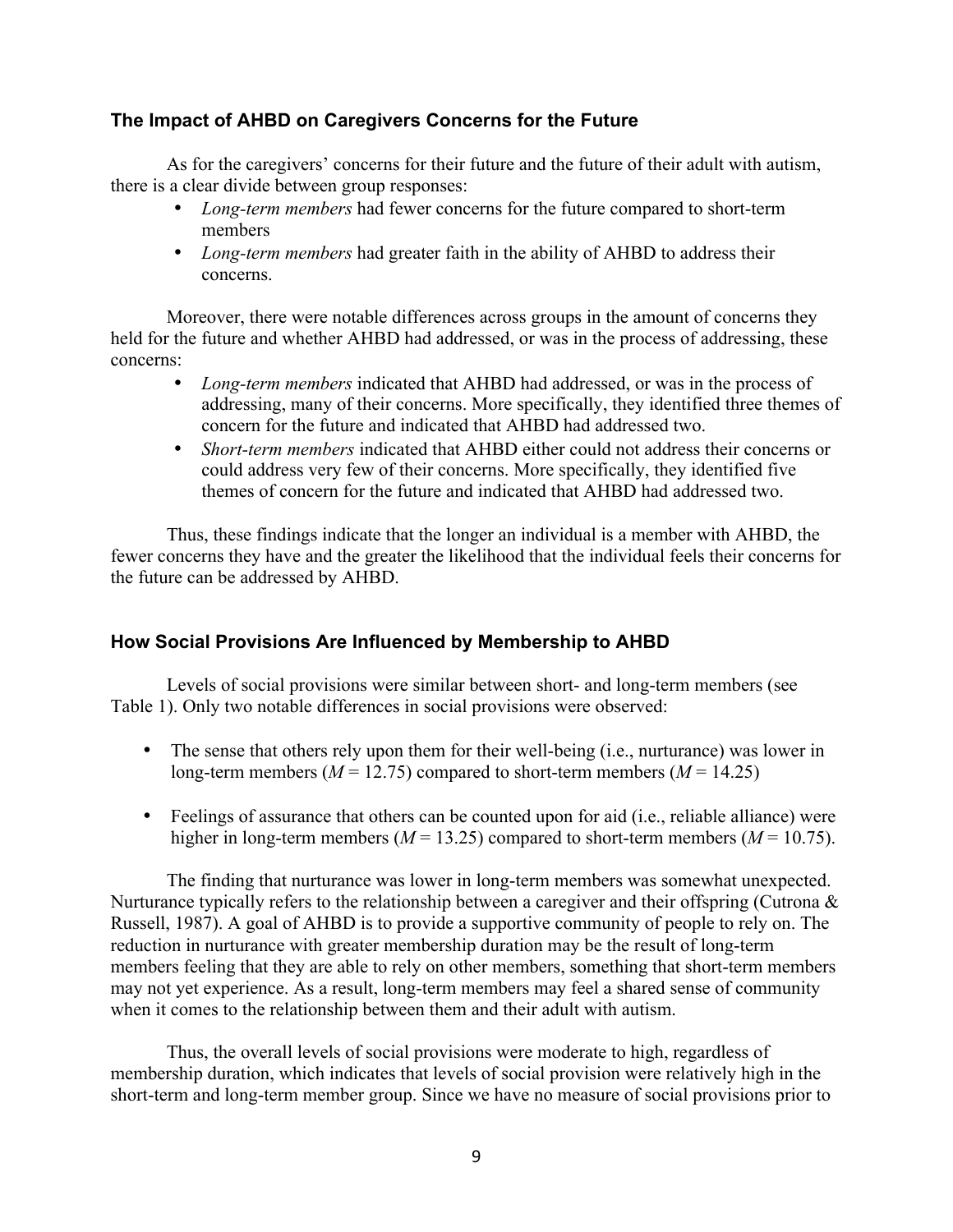membership in AHBD, it is difficult to ascertain whether levels of social provision were affected by membership in AHBD with these two subgroups.

# **Social Provisions and Before- and After-Membership**

A comparison of social provisions before and after joining AHBD allows us to examine whether membership in AHBD affected levels of social provision (see Table 2). It is important to note that this group consisted of members who have been part of AHBD for less than 12 months, and therefore, demonstrates findings representative of a short-term member. Analysis of scores showed that:

- Levels of social provisions *increase* after being a member of AHBD
- Increases in levels of social provisions *occur after a relatively short period of time* with AHBD (between 1 and 12 months)

Interestingly, levels of nurturance for this group were higher after-membership  $(M =$ 11.75) than before-membership ( $M = 6.50$ ). This contradicts the previous finding in the interview group that membership with AHBD may reduce the reliance an adult with autism has on their caregiver, thereby reducing nurturance over time. However, as previously discussed, this group of participants contained incomplete data, which may explain this contrasting finding (see limitations section).

# **Limitations**

- It is important to acknowledge that the structured impact interview is subject to response bias and it is possible that participants might have been hesitant to provide negative feedback.
- Originally, 12 members were randomly selected for the interview; however, only eight answered the telephone calls and agreed to participate. It is possible that the addition of the other four members may change or modify the results.
- The social provisions scale data for the before- and after-membership group was incomplete. As mentioned above, participants skipped items 1, 14, 15, and 22 when completing the survey prior to membership and therefore a before- and after-membership comparison was not possible for these items. Scoring was adjusted to account for the missing items; however, this adjustment changes the composition of the reliable alliance, social integration, and nurturance social provisions scores, and may affect their validity.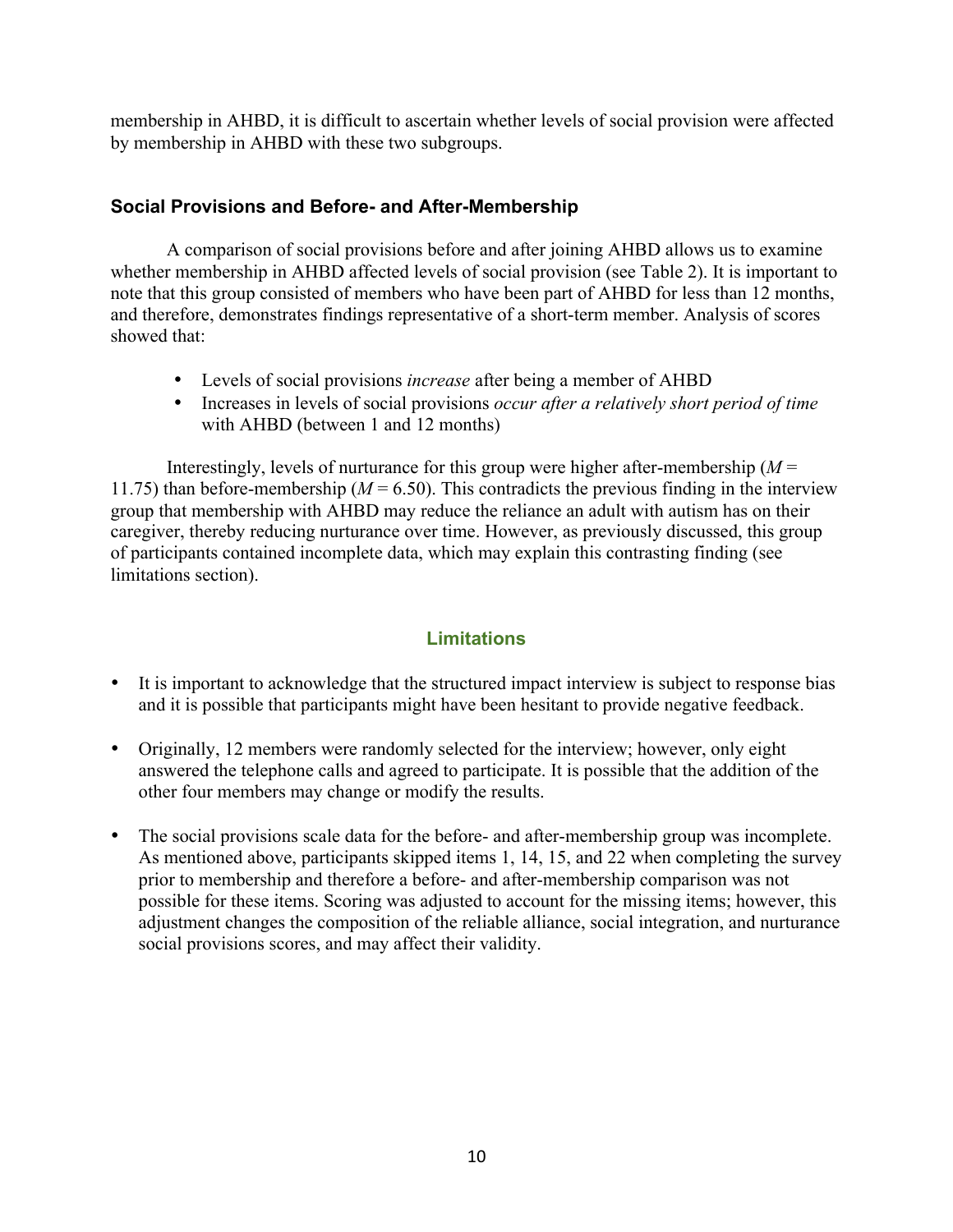# **Conclusions**

1. All members of AHBD, regardless of member duration, experienced a *positive impact* as a result of their membership.

- $\triangleright$  Caregivers report experiencing a non-judgmental and supportive environment, reduced isolation, development of supportive relationships, and opportunities to engage in activities with a community.
- $\triangleright$  The adults with autism experienced an enhanced quality of life, enhanced mental health (e.g., less anxiety) and physical health (e.g., weight loss), reduced isolation, and the development of supportive relationships.

2. As a whole, AHBD *addressed concerns* that caregivers have for their future and the future of their adult son or daughter with autism. However, members who have been involved with AHBD long-term reported that more of their concerns for the future had been addressed and greater faith in AHBD's ability to address these concerns, compared to short-term members.

3. Regardless of duration of membership with AHBD, members report levels of social provisions that are *moderate to high*.

4. Levels of social provisions *increase* as a result of joining AHBD and these increases appear to occur after a relatively short period of time with the organization (between 1 and 12 months).

# **Directions for Enhancement of Members' Well-Being**

Overall, AHBD appears to be making a strong and positive impact on its members. Nonetheless, this study also highlighted areas that might further enhance the well-being of caregivers and adults with autism:

- $\triangleright$  Short-term members indicated that they were not confident that AHBD could address their concerns for their future, and the future of their adult son or daughter with autism. This suggests a need to regularly survey new members to get a sense of areas of improvement in order to more actively address their concerns (e.g., providing new programs).
- $\triangleright$  High levels of impact and social provisions in caregivers of adults with autism were observed regardless of membership duration; however, it might be beneficial to identify ways to increase levels of impact and social provisions over time. Perhaps regular updates or "check-ups" on how AHBD is addressing the needs and concerns of members would be useful.
- $\triangleright$  Short-term and long-term members are similar in many respects, but the current study indicates that these two groups appear to have different concerns and needs. Identifying these differences (as has been done in the current study) would likely serve useful in future programming, thereby enhancing the well-being of all members.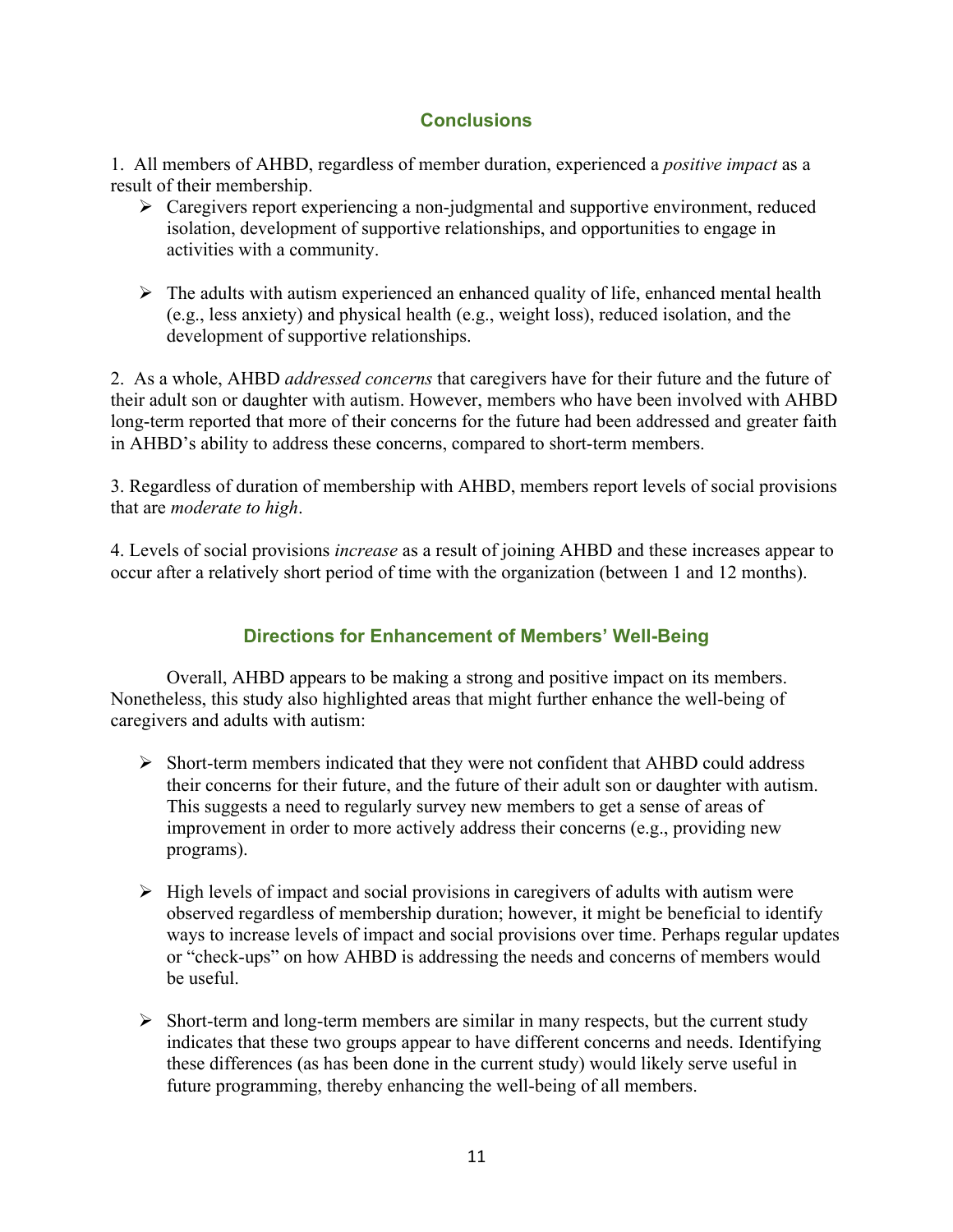# **References**

Cutrona, C. E., Russell, D. W. (1987). The provisions of social relationships and adaptation to stress. *Advances in Personal Relationships, 1,* 37-67.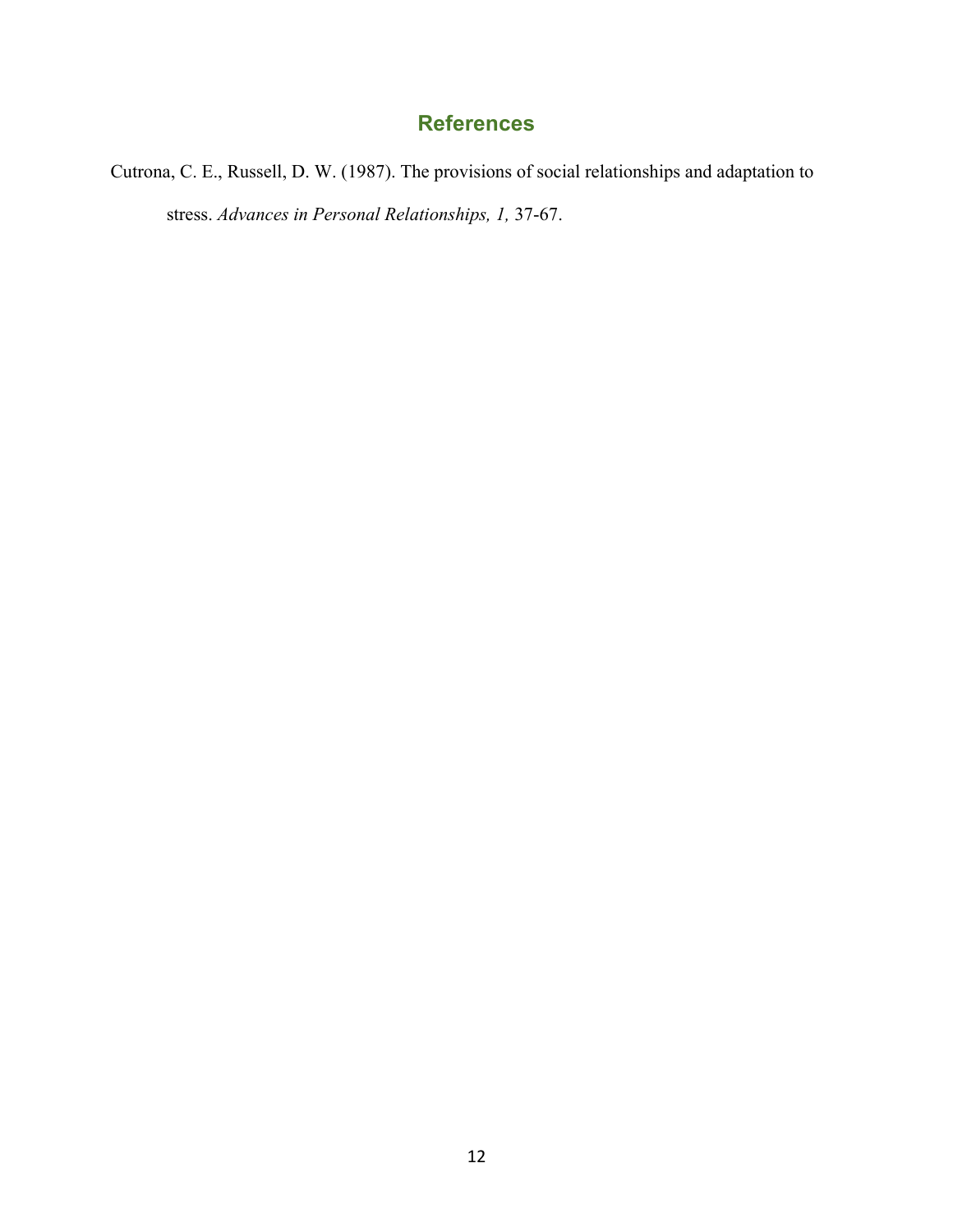# **Appendix A**

# **AHBD Structured Interview Questions**

- *1. Is this (Insert Initials)? Are you the primary caregiver for (insert initials)?*
- *2. Would you be willing to share your age?*
- *3. How long have you been a member of AHBD?*
- *4. How often does (insert initials) participate with Home Base Durham?*
- *5. Tell me about how supporting (insert initials) has impacted your life? (ie. family, economic security/employment, quality of life)*
- *6. Can you indicate on a scale of 1 – 10, with 1 being very little, and 10 being quite a lot, the extent to which being a part of AHBD has impacted your life with supporting (insert initials).*
- *7. In what ways has being a part of AHBD change how supporting (insert initials) has impacted your life? (e.g., improve quality of life in any way)*
- *8. How does being a member of Autism Home Base Durham make you feel, regardless of whether or not you participate in the programs we offer?*
- *9. Again, on a scale of 1 – 10, with 1 being very little, and 10 being quite a lot, to what extent has being a part of AHBD impact the life of (insert initials)?*
- *10. In what ways has being a part of AHBD impact the life of (insert initials)?*
- *11. What long-term changes would you like to see as a result of you and (insert initials) being a part of AHBD? (e.g., for members, caregivers, community, economic security, quality of life)*
- *12. What concerns do you have for your future, and the future of (insert initials)?*
- *13. Has being a part of AHBD addressed these concerns? If so, how has it been addressed? If not, what could AHBD do to address them?*
- *14. What do you think are the benefits of being part of AHBD?*
- *15. Are there any drawbacks of being a part of AHBD?*
- *16. Do you find value in simply belonging to Home Base Durham?*
- *17. Does your participation in the programs we offer help enhance any sense of belonging to AHBD?*
- *18. Would you be willing to complete a short online survey which will help us improve the programs we provide here at Home Base Durham? \*\*\*Social Interaction Survey*
- *19. What email address could I reach you at to send you a link to the survey?*
- 20. *Is there anything else you would like to share?*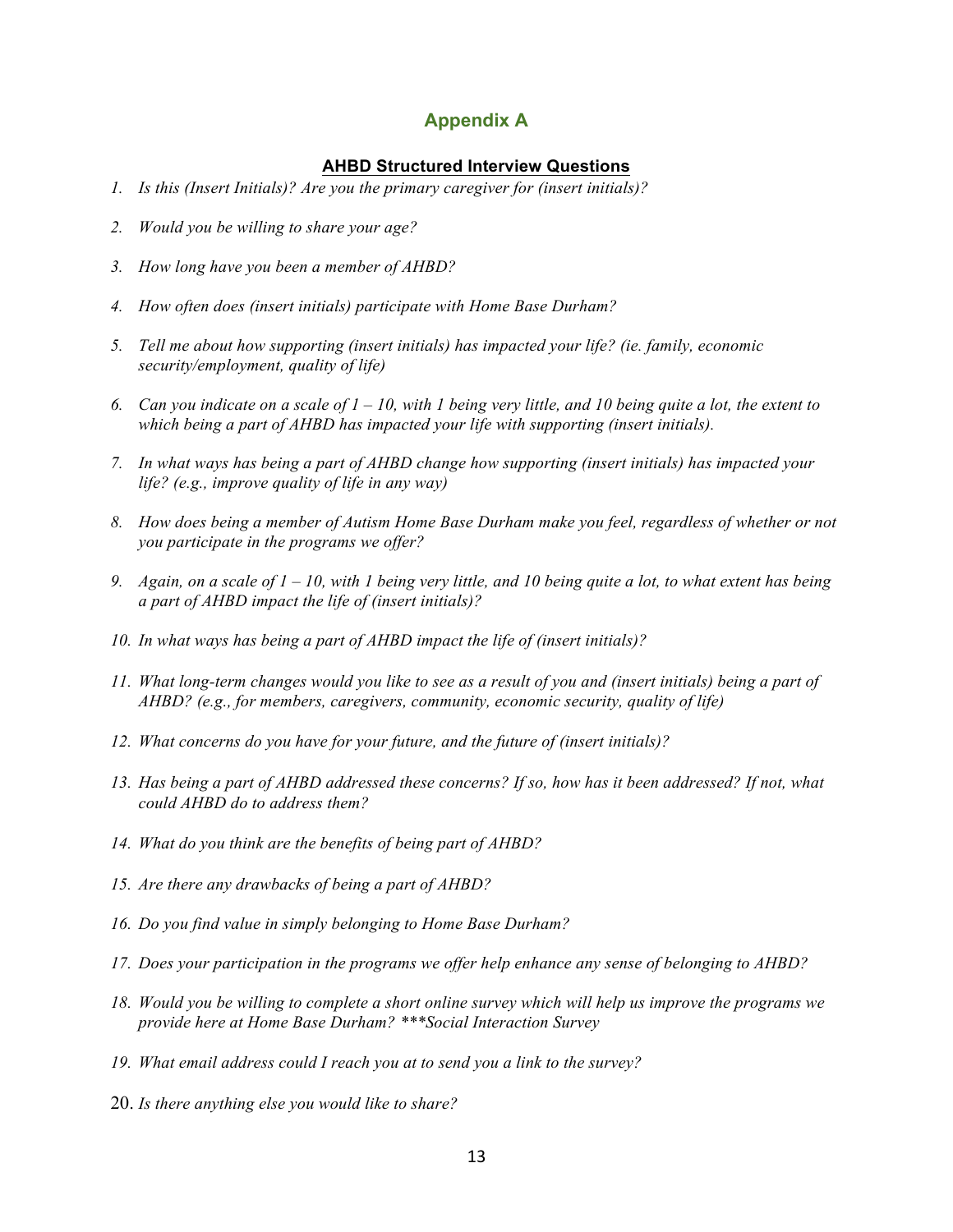# **Appendix B**

### **AHBD Interview Responses**

#### **1. Can you tell me about how supporting (insert initials) has impacted your life?**

# **Long-Term Members**

Member 1:

"It's a constant battle. He doesn't say much, and it's hard to get him to give eye contact, and even when he knows people he doesn't give eye contact very well."

### Member 2:

"It's huge, I've had to completely switch jobs, I was working full time in an office and when he finished high school I had to quit my job because I had nowhere to send him five days a week! I had to sell my place up north that I've had forever. I almost had to sell my house! its more than anyone could dream, imagine, or prepare for."

#### Member 3:

"That's a good question. It's very fulfilling with him. Brett's is a wonderful young man and with everything that has happened with him, it has enriched our lives and we're very happy to have him with us."

### Member 4:

"Everything, Iain is the center at this point, the centre of my life. I am semi-retired, but he is the total centered focus of my life. Yes, it's been a negative impact on my financial aspects, but in many other aspects he has been a positive aspect."

#### **Short-Term Members**

Member 5:

"Oh greatly, dramatically, a lot, every inch of my life."

## Member 6:

"Some parents get to let go, I don't. Sometimes its stressful. Sometimes it's the most surprising and amazing thing ever. Its not easy."

#### Member 7:

Declined to answer

#### Member 8:

Well you're pretty tied down after they're done school right? And it's trying to balance work and he can't be left alone. So, it's kind of isolating.

# **2. In what ways has being a part of AHBD change how supporting (insert initials) has impacted your life?**

#### **Long-Term Members**

Member 1:

"I know if we didn't have AHBD I would have been searching out trying to find other activities, and things for him to do. The more things we have the better it is for him, for his cognitive skills. It's better for his social aspects too because he has a tendency, when he doesn't know people well, to be quiet and reserved. So it's good for him to be social, and to feel comfortable, where he will interact and he does very much so with everyone there. They're very accommodating for him."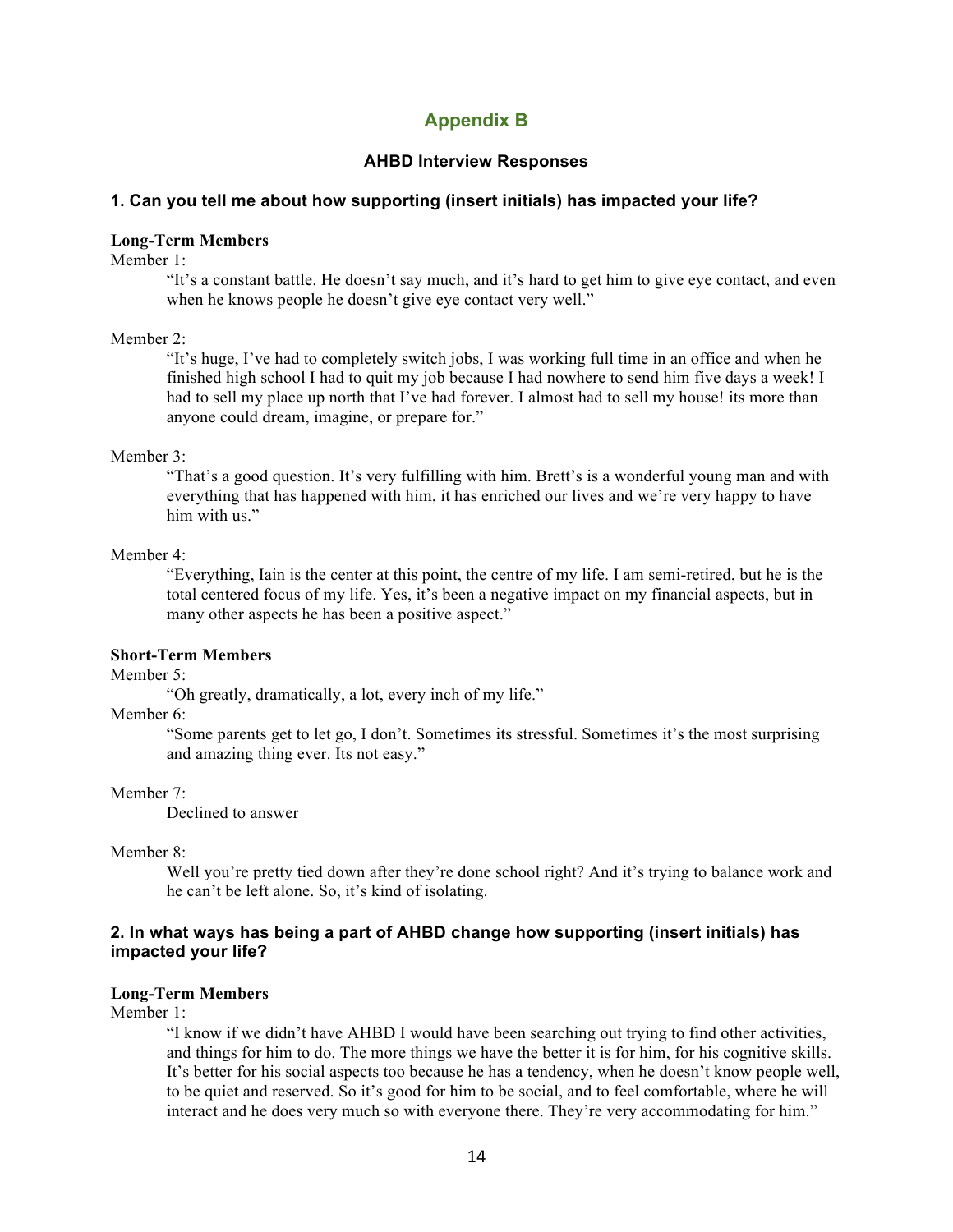#### Member 2:

"It's that day of week where you get to go and nobody judges you, and when your kid freaks out nobody gives you the stink eye. Or when you go in and you're grumpy or you've had a crappy week, everyone there understands, nobody judges. When you're in there, everybody just really puts forth an effort to help each other. People cheer each other up. You get there, and within minutes of walking in the door you always feel better! You have to experience it too!"

#### Member 3<sup>.</sup>

"It helps us integrate, meet other parents, and socialize, and you realize that you're not isolated and alone, and that there are other people out there.

#### Member 4:

"Well, it's the interaction of other parents who have had their challenges with their son/daughter. But this is the first time in my life that I have been able to interact with those parents. I figured these battles the parents were fighting were on an individual basis, but now that I look back on it I think, oh my gosh these guys have been fighting similar battles as well."

# **Short-Term Members**

#### Member 5:

"It's a small part of my life, but it has impacted It greatly. Really, there's only one area I struggle with that I find Autism Home Base Durham to have helped, that I can't bring her anywhere for entertainment, I have to do it alone. I am now able to have some entertainment with my daughter!"

#### Member 6:

"It's relieved some of the stress for me, in organizing things. It's also help us connect with other people in the community."

#### Member 7:

"There's not a lot offered out there, especially at their ages. I found we were aging out of a lot of programs, and sometimes there's really nowhere to turn when they're done school. It's been great, it's been a really great transition (into Autism Home Base Durham)."

#### Member 8:

"There's just the option, you know, the opportunities, so there's a little hope there right? It's nice to know there's a community there, it's just actually nice to see parents out there and not isolated from each other!"

### **3. How does being a member of Autism Home Base Durham make you feel, regardless of whether or not you participate in the programs we offer?**

#### **Long-Term Members**

Member 1:

"I feel good that he has activities, a group and activities that he is comfortable with, because that makes a big difference with them, that he feels comfortable and at home. He is much more social and interactive."

#### Member 2:

"I stand behind it, even if there were no events or even if we stopped going, I would still promote it to people because I truly believe in it. It's the type of place where people listen and every single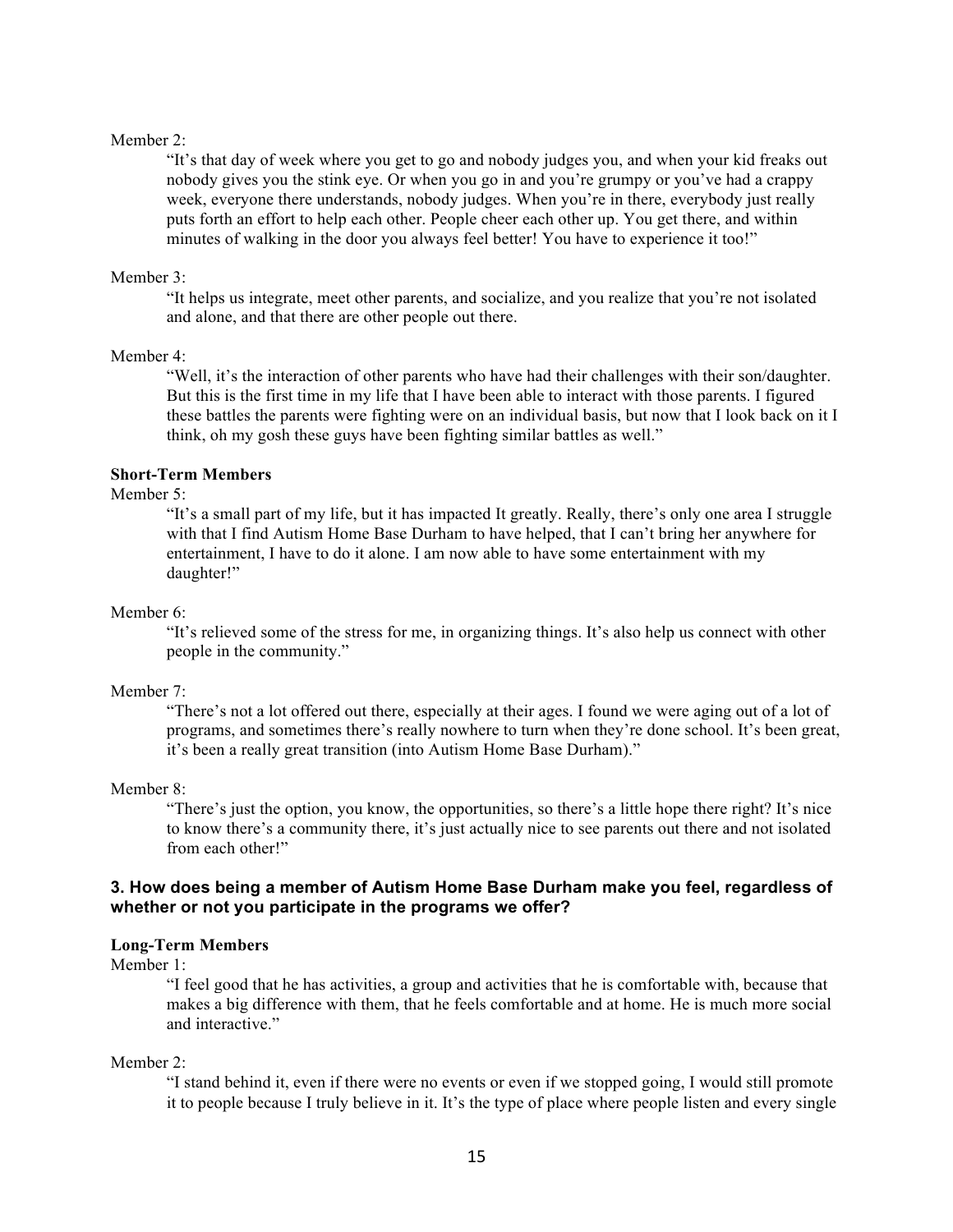suggestion I've ever heard anyone make has been taken to heart and investigated. Many weeks, the parents will show up without the children, and to me that speaks huge volumes!"

Member 3:

"I enjoy it, I like it, it's very nice. It's a very accepting and good group, nobody judges anybody they're very open and friendly, it's a family feeling. It's a warm and welcoming atmosphere."

Member 4:

"Oh it's awesome. Right up there. It's a privilege because I get to meet these people (other members) and interact with them."

### **Short-Term Members**

### Member 5<sup>.</sup>

"It makes you feel like there is a group out there that gets you, and they do.

#### Member 6:

"A little more secure, a little more supported in the world."

#### Member 7:

"We feel pretty good, she looks forward to it, and we enjoy ourselves. She (daughter with autism) kind of says it gives it a sense of like it feel like school but it's a happier place, because it's such a relaxed environment, you know what I mean?"

### Member 8:

"A part of the community. Not so isolated in my own house, you know. A bit more brave and confident to be out and about."

# **4. In what ways has being a part of AHBD impact the life of (insert initials)?**

# **Long-Term Members**

Member 1:

"I think his quality of life, just because its offering him activities to do, you know. We do live out in the country, and there is not much to do out here, so I think it's made a big difference in his quality of life, even if its just getting him up and going in the morning"

"It makes a big difference because we tried various places and other resources, and we didn't have a lot of success."

#### Member 2:

"it's definitely helped his general health to be honest, because he gets to do some exercise. It's not just about being out with people and socializing; it really helps a lot of us you know."

"When the kids finish school there's no where to go, and the parents stay at home all day, and everyone starts gaining weight which isn't healthy. So it's not just mental health, it's about physical health too! "

Member 3:

"He gets to meet other people, makes friends, and gets to socialize and see other people. They get to go out to the community and do different events, trying to do things to see if he'll enjoy it, and just meeting with other families."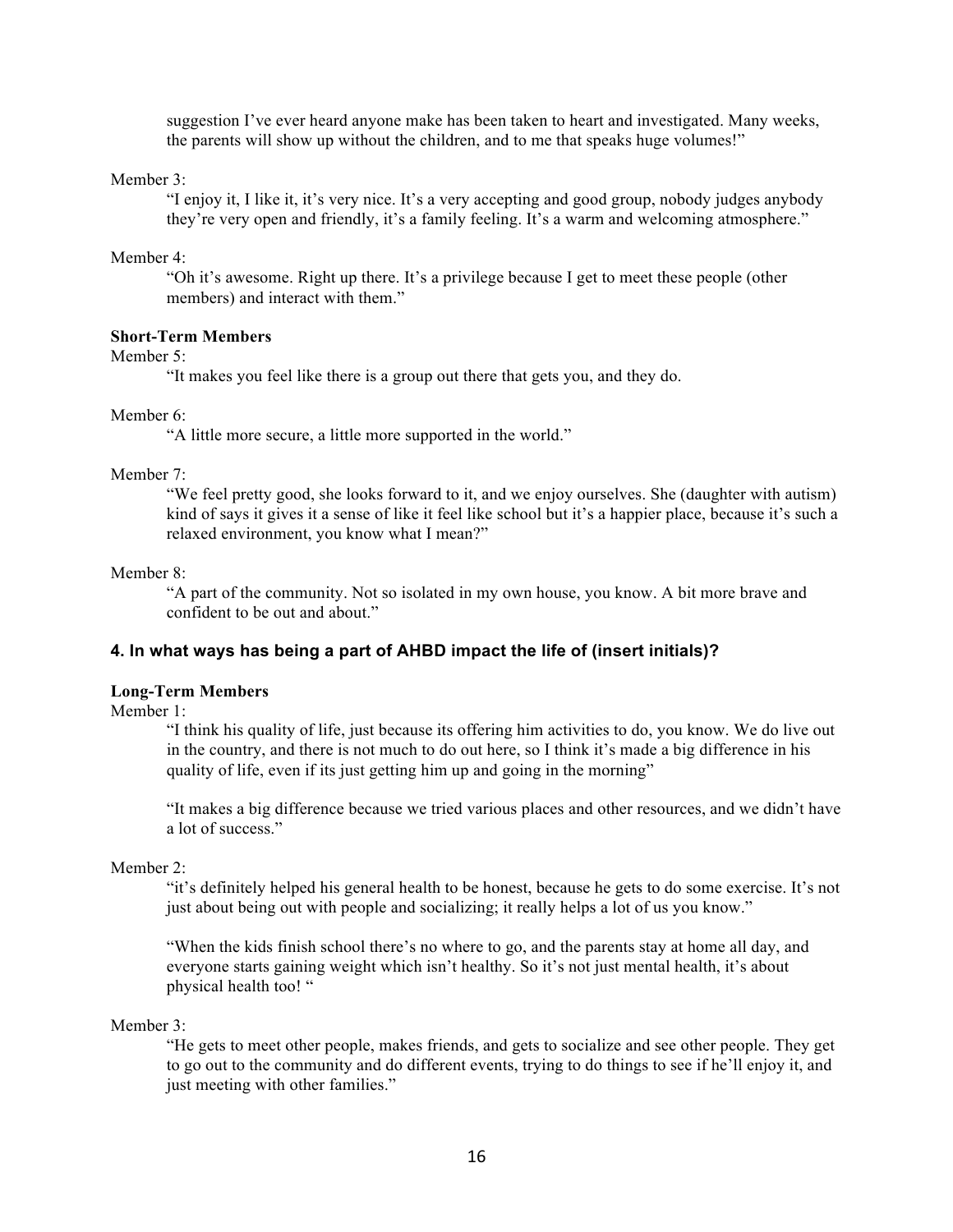#### Member 4:

"it's good for all these autistic dudes, so it's good for everybody. But it's hard to say. It's affected the parents, but these autistic dudes, it's difficult to judge their reactions. But in terms of the parents it's amazing."

# **Short-Term Members**

#### Member 5<sup>.</sup>

"Raising her tolerance levels for new and different activities. And also giving her kind of a friendship with other members"

#### Member 6:

"She's met some new people. And she's done a couple of things she wouldn't have otherwise done. Like she's done some art and some self-defence"

### Member 7:

"I see her starting to connect more with people and she seems more relaxed in this group, where anxiety was really a huge thing before for her and I'm starting to see her relax finally and actually enjoy herself, and smile and look forward to seeing everybody. It's nice to see her making friendships, which is quite important because its hard for them (people with autism)."

#### Member 8:

"I wouldn't say too much right now until we get him more involved. But it gives him options instead of just wanting to stay home, and just to know there's a group there for him, and a lot of them are high school friends so he still has that connection."

# **5. What long-term changes would you like to see as a result of you and (insert initials) being a part of AHBD? (e.g., for members, caregivers, community, economic security, quality of life)**

#### **Long-Term Members**

Member 1:

"I know that we'd like to see him applying to work, a job, even if it was part time. Or even helping with a non-profit or something"

"Going down the future, housing and preparing him for being self-sufficient, or as efficient as he can be, is something that's always on my mind."

#### Member 2:

"I think it would be great to get funding for a work program. Seeing kids sitting at home all day when they could be out doing something constructive, it saddens me."

#### Member 3:

"Well, the way the group is growing and expanding out from the Oshawa area, it's beginning to have different aspects and avenues opening up for the young adults with different abilities, where they could try different things to see if it's a good fit for them. It's a good idea and a good program, something that's very well needed for this area."

### Member 4:

"Oh, um, from my perspective the notion that we're not alone. You know, you're facing difficult parental challenges and we always have, but now I'm starting to realise I'm not alone, we're not alone. These guys have faced their own challenges. There's a comforting aspect of that."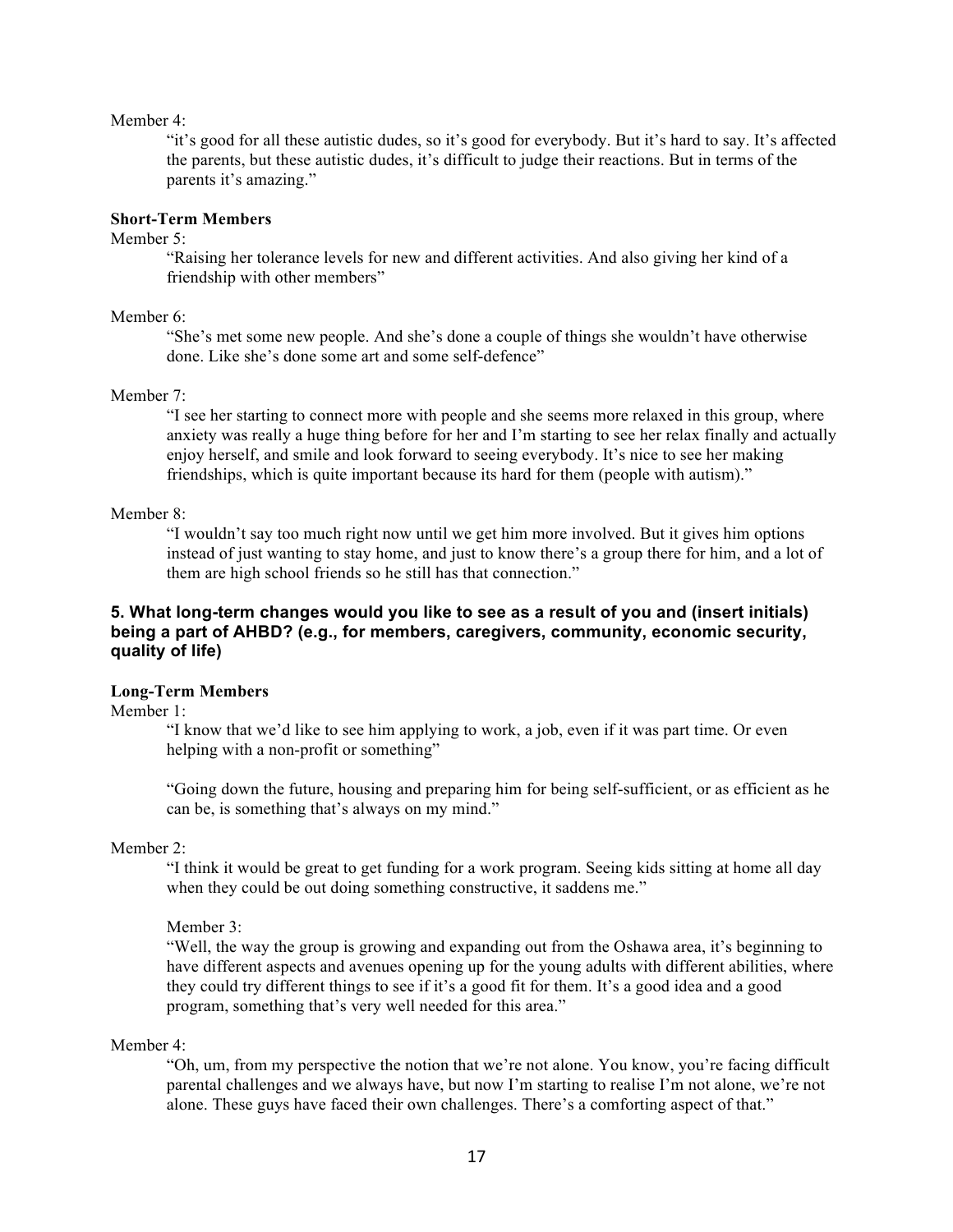## **Short-Term Members**

#### Member 5<sup>.</sup>

"More activities, maybe more that she will enjoy, and maybe starting a friendship, maybe someone a little more similar to her. Yea I can see it definitely growing and they're very interactive with us as parents, with the l little time I've been with them I know it will grow into something that will benefit her even more."

### Member 6:

"I'm hoping that we get connected with some of the families and maybe have some friendships grow."

### Member 7:

"Can't really think of anything, I'm not too sure."

### Member 8:

"To be more involved, the group to be bigger of course. It could be nice to have a place that if he wanted to be on the computer or his drums he could be there, just another spot to be."

# **6. What concerns do you have for your future, and the future of (insert initials)?**

### **Long-Term Members**

Member 1:

"Financially we're fine, I think, and we have provided to some degree for him, whether its enough or not, nobody really knows. you don't know what his needs or financial needs might be in the future"

"I don't have too many concerns, like I said, I'd like to see him find something, work or something, that would give him something to get up for and work towards. Whether it be work, or contributing in some other way."

# Member 2:

"It gets pretty scary because eventually I'm going to have to retire, sell my home. And then its like where do you go, what do you do?"

"I honestly believe its housing, because its hard to manage a house when you're sixty, and these guys can't do the work. And if you go into an apartment you're going to get so many sound complaints!"

# Member 3<sup>.</sup>

"I don't have too many concerns as of right now. Everything is good, and we have made plans for events later on as we get older, we have already taken care of a lot of that through family and friend supports. With Home Base Durham now we're trying to help expand that and make it better for other people and individuals too right. We have a lot of support with family members."

#### Member 4:

"Well, it's all really about the long term, because, think about his parents are going to get older, and eventually we're not going to be able to have the energy or vitality to fight for his (son with autism) rights and best interests."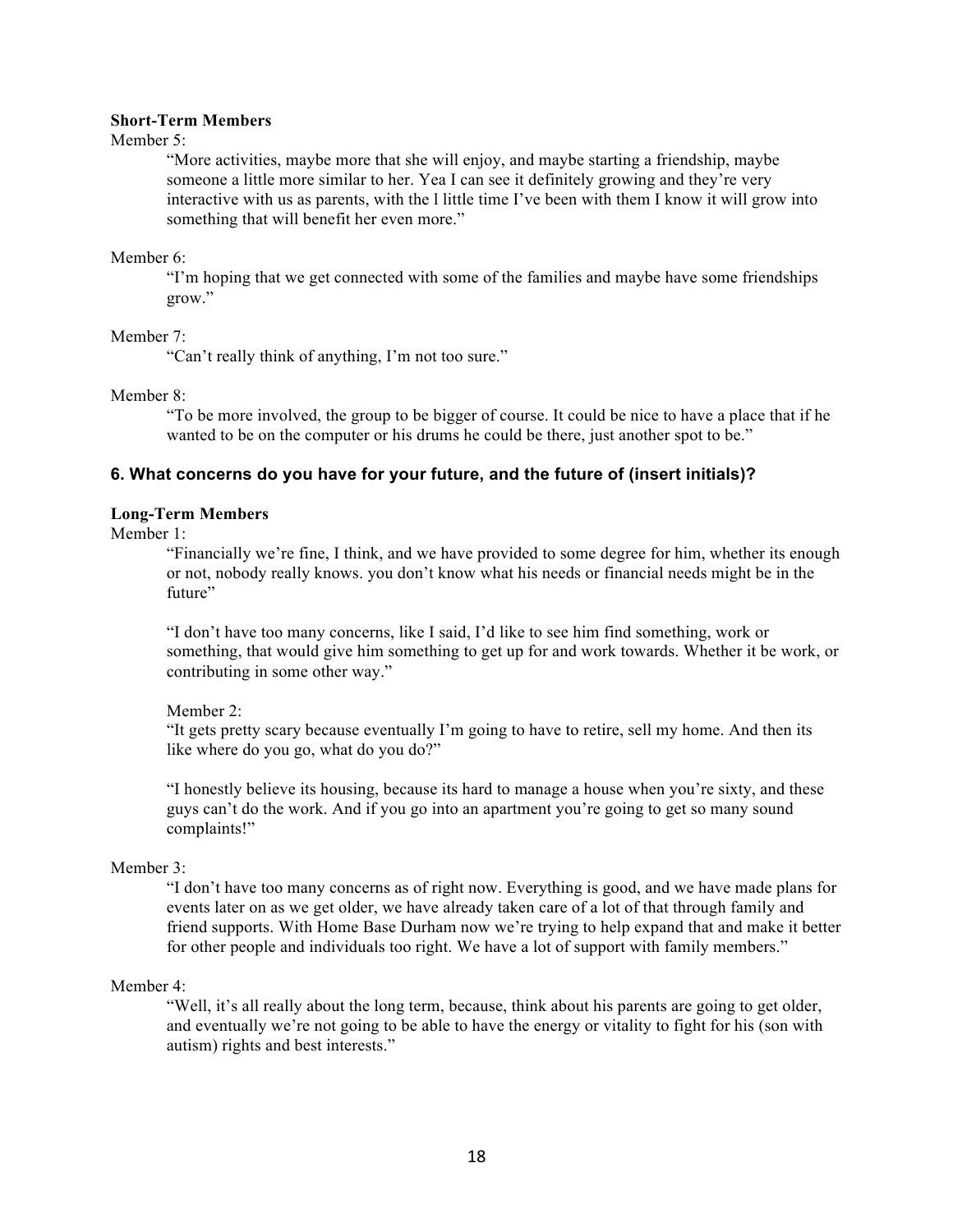## **Short-Term Members**

#### Member 5<sup>.</sup>

"Once she's out of school, keeping her busy is my biggest concern. Finding something valuable or interesting for her to do every single day, and that's in 2 years, so. This could be part of it, who knows."

#### Member 6:

"I have all kinds of concerns. I'm worried she won't be able to take care of herself, have friends, or have a happy life without me constantly telling her how. I'm afraid of what will happen to her if I die. I'm afraid she's never going to be able to work or do anything to take care of her life. I'm afraid there wont be enough money to hire people to help."

#### Member 7:

"Well I worry about what's going to become of her, but its too hard to tell at this point. I'm not going to be here forever, so that's my huge concern."

### Member 8:

"I think a biggest fear for all parents is what happens when we leave. We put as much as we can in place, but it would be nice to have that sense of community that someone is paying attention, or that someone is noticing him, or someone has got his back you know?"

# **7. Has being a part of AHBD addressed these concerns? If so, how has it been addressed? If not, what could AHBD do to address them?**

#### **Long-Term Members**

Member 1:

"A member of Home Base Durham was going to investigate as to whether we might be able to set up a resource center, it would be a respite type home. Something like that would probably be beneficial to me as well, as well as other people in the group. If it was a housing type project or opportunity, it's possible that we might be interested in too. Because it's something that, eventually, we're going to want for (REDACTED NAME)."

#### Member 2:

"It's hard to say. I don't think it's (housing) really become an issue yet, but it's certainly something we've been discussing because most of the parents at Home Base Durham are in their 50/60s, and so it's something that will come up, but hasn't really come up yet."

#### Member 3:

Not Applicable (They have no concerns)

#### Member 4:

"They're doing good. Absolutely… it's going to take time for individual parents and families to be comfortable and to be able to talk about the real deep rooted issues that have come from being a parent of these autistic children. It's going to take time, but I believe that's going to happen (ensuring there is someone to fight for the adult with autism's rights and best interests)"

#### **Short-Term Members**

Member 5:

Yea I think it's a good start. Maybe it could turn into a program that is more regular. I don't need it regular right now, but that would be awesome when the time comes. That It became more of a routine or an everyday occurrence.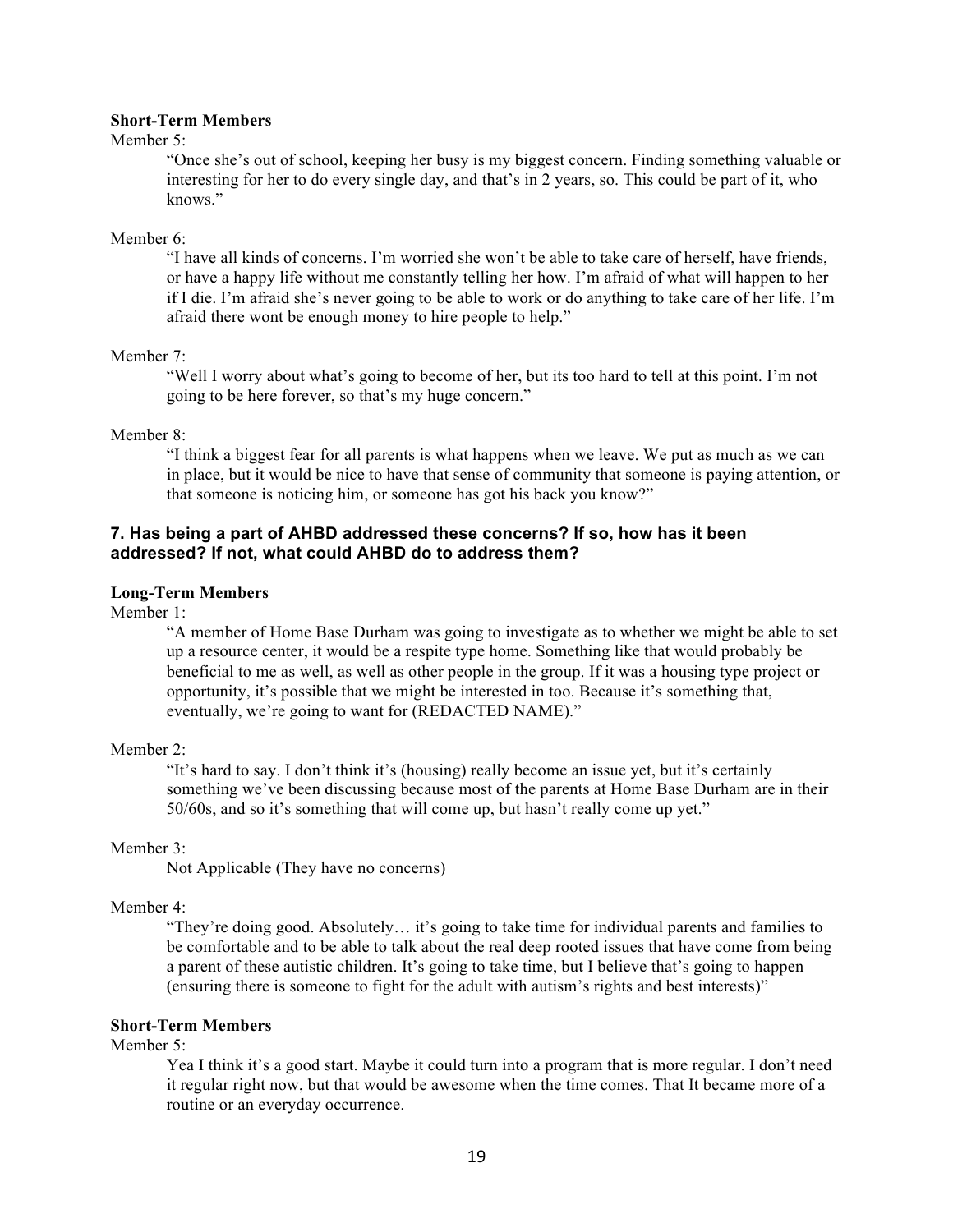#### Member 6:

Well, I'm going to say no. I don't know if Durham Home Base is the place to address those kinds of questions (see previous responses from member 6 for details). You know what I think would be helpful? If people got opportunities to talk to each other, like the adults, to talk about these fears and what to do about them."

#### Member 7:

"I don't know if they can do anything, I think that's for the parent to worry about."

### Member 8:

"They have addressed just being out in the community without those horrible glances or whatever, just to kind of be, not a sideshow, and be comfortable as a community. It has addressed that we have a place, even just renting out that room for once a week, we have a place!"

# **8. What do you think are the benefits of being part of AHBD?**

### **Long-Term Members**

Member 1:

"I think they are tremendous, If I had to leave or anything else for a few minutes I would have no issues at all with leaving (REDACTED NAME) with them. And I know they would watch, we all look out for each other"

### Member 2:

"Emotional support, safe nonjudgmental place you can go to have fun. It's a stress reliever for the child and parent. Most affordable program I've ever come across in my entire life."

#### Member 3:

"The benefit is that you get to meet other families with autism, because after our children grow up and leave the school structure, Autism Home Base Durham gives them something to look forward to, to interact, and be a part of society and not isolated, where they can meet and hopefully make new friends and try new things."

#### Member 4:

"That you're not alone, you're not fighting some incredible battle on your own. There's other people with similar interests, and maybe fighting the same battles. So it's strength in numbers, and there is comfort in numbers. The more people that are in the group, the better you're going to feel."

# **Short-Term Members**

#### Member 5:

"I think that the majority or parents do feel that isolation, I think it (Autism Home Base Durham) does unite them!"

#### Member 6:

"I think a big one is just the community connection. It can be very isolating this life. When everyone is out there talking about how their kids are accomplishing things and going to university and this and that, sometimes it can feel alienating, so it allows for some very important social connections and feelings of belonging."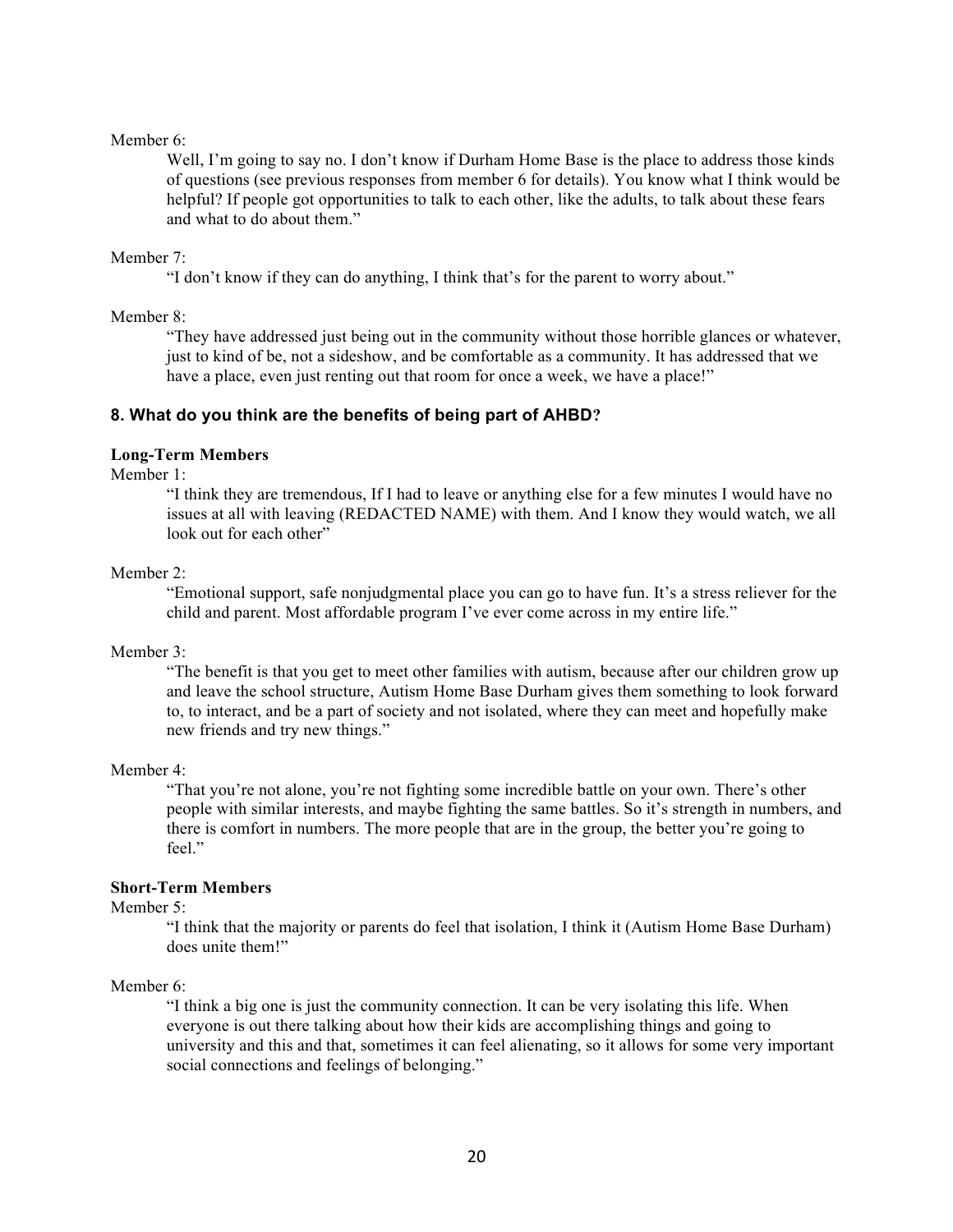Member 7:

"Well, having friendships and being able to connect with other people that get it and understand that nobody is judging anybody. Its nice to be able to go somewhere and not feel embarrassed or have everybody staring, or having to explain to everyone what's going on. It's a very relaxing and easy atmosphere."

Member 8:

"A sense of community, networking for sure with the parents because everyone is going through the same thing, and stress levels go down when we talk. Networking is important too! I think that we want to do this for our kids, but parents need it more than people realize."

### **9. Are there any drawbacks of being a part of AHBD?**

# **Long-Term Members**

Member 1:

"I can't think of any. I'm very happy we found it, and it's nothing but positive for us."

Member 2:

"None, honestly, not a single one. I could never say anything negative."

#### Member 3:

"None as of right now, like I said, right from the day we started going it's been a pleasant experience."

Member 4:

"There are no drawbacks per se, my only drawback is that I wish it had happened sooner in time"

# **Short-Term Members**

#### Member 5<sup>.</sup>

"Not that I can think of, no."

#### Member 6:

"Well, I can't think of drawbacks necessarily, like I said, being that we're both occupied during the day and I'm going to be a fulltime worker for years to come, it would be nice if there were some things that happened in the evenings more and stuff, like swimming, or bowling."

#### Member 7:

"No, no it's all good!"

#### Member 8:

"No, there's no negative of being a part of it! No no!"

# **10. Do you find value in simply belonging to Home Base Durham?**

# **Long-Term Members**

Member 1: "Definitely"

Member 2: "Absolutely"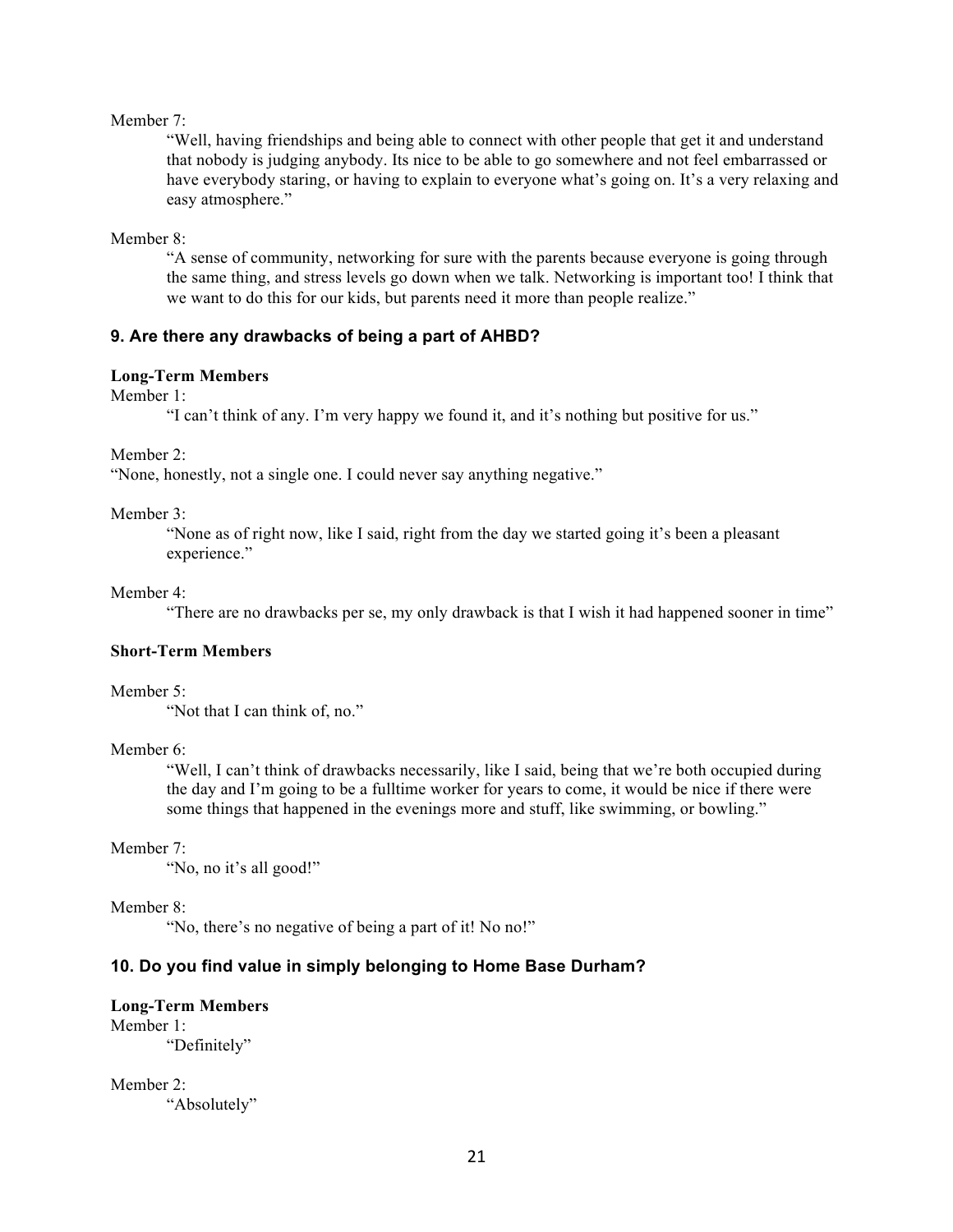#### Member 3<sup>.</sup>

"Yea, I find the value is that there is a support group there with knowledge and resources, It's a good way to get valuable information and for networking."

#### Member 4:

"Absolutely. I wish this stuff had existed years ago when he was younger."

# **Short-Term Members**

Member 5<sup>.</sup>

"As long I'm joining them I do, yea. Just the belonging part doesn't really matter because you can get that on Facebook or Instagram"

#### Member 6:

"Yea, for sure!"

### Member 7:

"Yes, it's nice to feel part of something, it's nice for our kids to look forward to something, and feel like they matter!"

# Member 8:

"Yes, sense of community, the support, and being a part of them and then having a routine."

# **11. Does your participation in the programs we offer help enhance any sense of belonging to AHBD?**

### **Long-Term Members**

Member 1:

"I would say yes, that it does."

#### Member 2:

"I think so. Everybody participates amazingly in their own way, and nobody looks at anybody like 'oh, you didn't help!'"

#### Member 3:

"Anybody that participates is valued for sure because its rewarding for them and their young children involved in it. It is rewarding, because you're there and you have a sense of belonging."

#### Member 4:

"Yes. Well mind you we haven't been able to participate in all the programs because he's got his own stuff going on. But overall yes, absolutely."

#### **Short-Term Members:**

Member 5:

"A little bit, yea."

Member 6: "Yes"

Member 7: